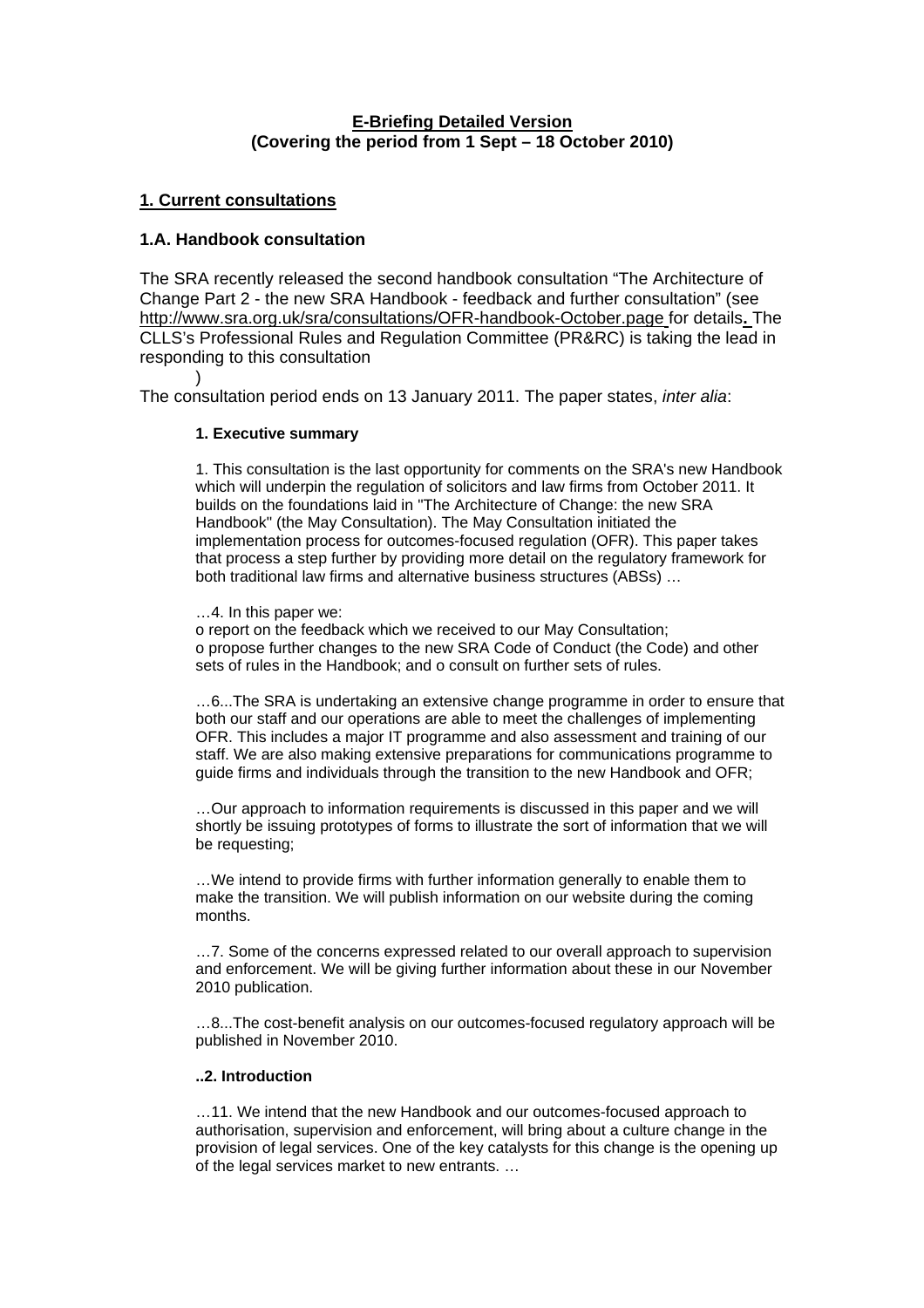- …13. In summary, this paper sets out:
	- the revised structure of the new SRA Handbook which will contain all our regulatory requirements for both firms and individuals, for in-house<sup>2</sup> and overseas practice, and explains the implementation timeline; o further consultation on revisions to the:
	- SRA Principles;
	- SRA Code of Conduct; and
	- requirements contained in the Specialist Services; Authorisation, and Practising Requirements; Discipline and Costs Recovery and Client Protection sections of the Handbook, based on the responses to the May Consultation;
	- final version of rules on which we consulted on in May (e.g. the SRA Accounts Rules);

14. We invite further views on our revised proposals. We have set out some questions throughout this paper upon which we should be particularly grateful for your views. You will find a complete list of the questions at Annex M.

### **3. A new approach to regulation**

Strategic objectives – our evidence-based approach

 $16$ 

- risk-based regulation enables the SRA to focus resources on problem firms, which should enhance public confidence in the delivery of legal services and drive down the costs associated with regulating problem firms;
- OFR benefits are increased flexibility, reduced bureaucracy and better client service.

### Alternative business structures

…36…(iii) our ultimate concern is the fragmentation of the legal services market into unregulated firms which provide poor standards of service and put client money at risk, and high quality, professionally run and regulated firms providing reserved legal services.

#### <sup>T</sup>*Multi-disciplinary practices*

…38. Our working group involving other regulators and professional bodies will continue to tease out and resolve some difficult issues in relation to MDP ABSs, both in the run up to October 2011 and beyond. These discussions will be reflected in the FMOU which we plan to publish in December 2010 and in other communications.

### **4. Architecture of the new Handbook - bringing principles and outcomes to the heart of our regime**

…40. We are committed to the implementation of a regulatory regime that has at its heart the right outcomes for consumers whilst being proportionate to the risks that we have identified. Outcomes-focused regulation enables us to move away from a "one size fits all" approach, since it introduces greater flexibility and opportunities for innovation, based on clients' requirements.

…46…In relation to the glossary, this is still in the process of development, which reflects the fact that our rules themselves are at different stages of completion. We will be consulting on the new glossary in the second quarter of 2011 in order to finalise it prior to October 2011.

47. The SRA is committed to OFR since we believe that this is the model which most accurately reflects our focus on client protection and service.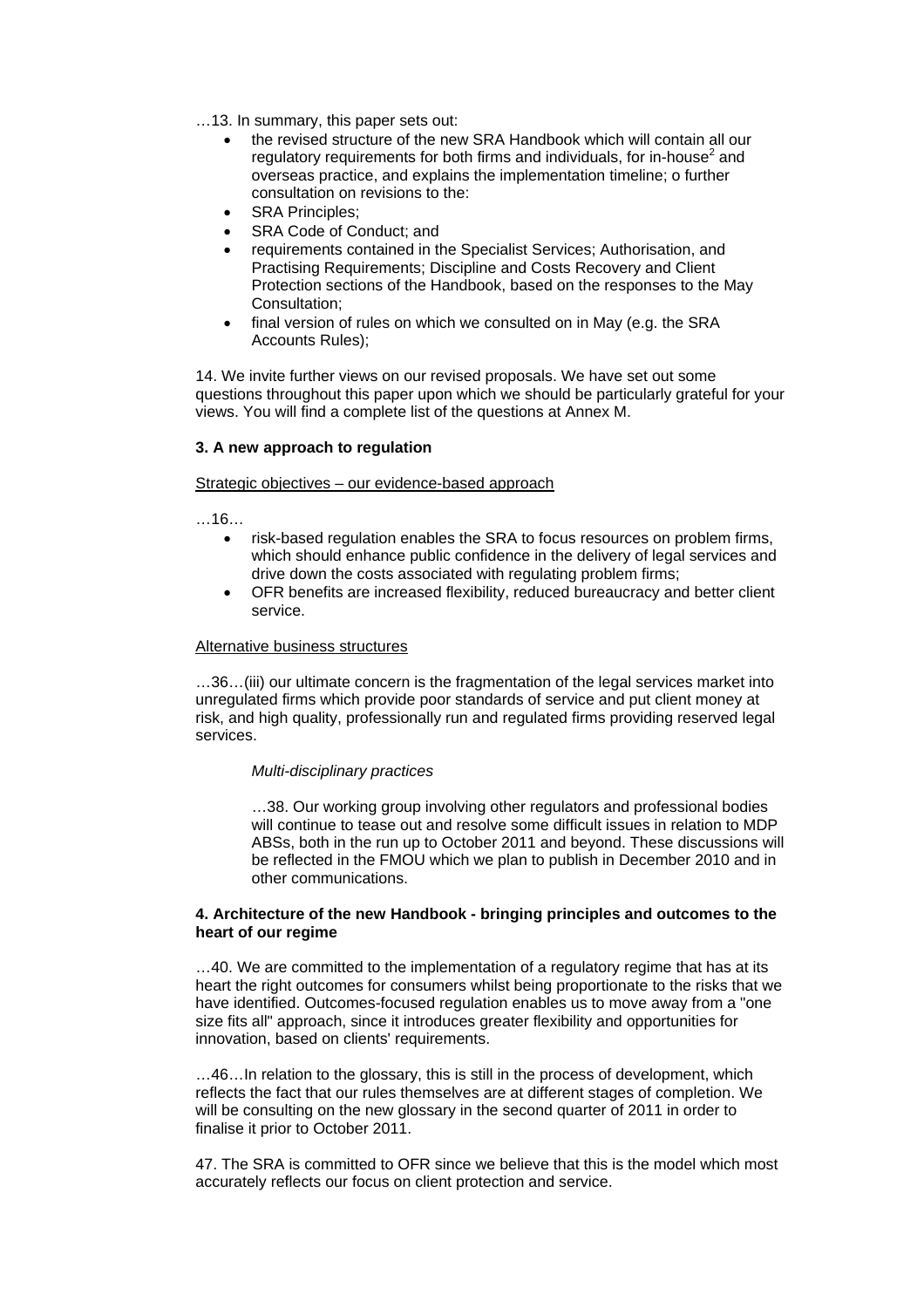#### Principles and guidance

…61. We remain of the view that the Principles should apply both to firms and to all those who work within firms, and this is confirmed in the application provisions to the Principles.

…62… We have reconsidered our approach to issuing guidance. Throughout the Handbook, where we consider it appropriate to do so, we have provided guidance (for example in the notes to the Accounts Rules and in the Authorisation Rules). In relation to the Code, we wish to avoid the risk of guidance being regarded as mandatory. We have, therefore, reviewed, and where appropriate amended and expanded the non mandatory indicative behaviours, which fulfil a similar function to that of guidance. …We intend to assist users further by publishing material on our website aimed at easing the transition from the current to the new regulatory regime. This will include frequently asked questions, guidance on particular issues that arise, "decision trees" and a user manual that will assist firms and individuals in making the transition to a more outcomes-focused approach to meeting their regulatory obligations. We also agree with the suggestion that we publish anonymised examples of achievement and non-achievement of the outcomes in the Code.

### **5. Conduct of legal services**

#### (a) SRA Code

…76. We have reviewed the [indicative behaviours (IBs)] for their application to City firms. We would also stress that IBs are not mandatory and that firms have the option to achieve the outcomes in other ways.

…78. … The approach that we are taking also includes: o publishing for consumers a set of key outcomes that we expect firms to achieve for their clients;

…79. The Introduction to the Code has been revised to make it clear both that IBs are not mandatory and that firms and individuals have choices in terms of how they meet the outcomes. We encourage practitioners to meet the outcomes in a way that is most appropriate for their clients, be they FTSE 100 companies or particularly vulnerable individuals. We also make it clear that non-compliance with IBs will not, of itself, constitute grounds for disciplinary action.

*Specific issues* 

*(a) Conflicts of interests* 

…83. Of the models offered, respondents tended to favour Model 2. However, there was broad support for the retention of requirements similar to the existing rules. This was because the majority of respondents felt that now was not the time for significant change to the conflict of interest provisions, despite the redrafting of the Code and that the SRA should, therefore, retain both the emphasis in, and form of, the existing provisions.

### *(b) Separate business rule*

…89. We have reviewed the specific drafting comments. We continue to believe, however, that there is a need to restrict regulated firms (and individuals currently providing reserved legal services) from providing non-reserved legal activities through a separate business.

### *(c) In-house and overseas practice*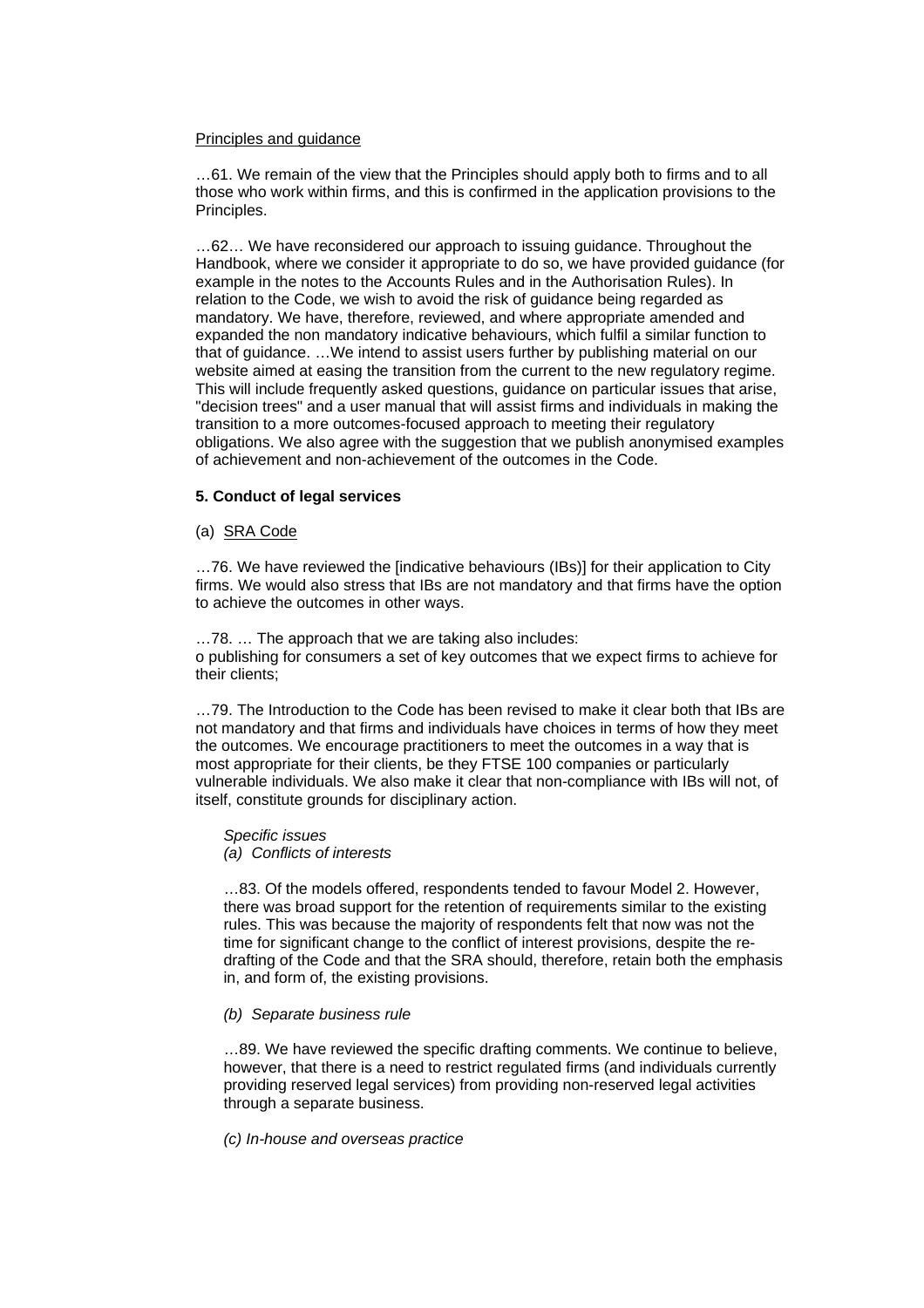…94.. Having reviewed the feedback to the consultation, we decided to reintroduce the solicitor-controlled (albeit now recast as "lawyer-controlled") restriction on the application of the Code to overseas practice (note, however, that the Principles do apply to all overseas practice). We have also reviewed the outcomes, and specifically highlighted those that are not applicable (or should apply in a modified form) to overseas practice. We are, however, undertaking a more general review of the regulation of overseas practice in the next 12 months.

### Further consultation

…96…Whilst we acknowledge the strong support for the retention of the existing rules to cover conflicts of interests, we believe that the rules needed to be reviewed to ensure consistency and clarity and to emphasise the required outcomes. For this reason we have re-drafted the main rules and the exceptions as outcomes, and clarified the extent of the exceptions;

 …97. The Code will come into force for ABSs on the date on which the SRA is designated as a licensing authority and, for recognised bodies and sole practitioners, on 6 October 2011.

### (c) Specialist Services

#### Financial services

…

…129... ABSs which are authorised and regulated by the SRA would not be able to be treated as an authorised professional firm in the same way as traditional law firms. The FSA has agreed to consult on an amendment to the definition in the FSA Handbook so that ABSs can be treated as authorised professional firms.

# **6. Engaging with the SRA - authorisation and discipline of firms and individuals, and training requirements**

#### Authorisation Rules

…. 153…Further guidance on the authorisation process (including the information to be collected at authorisation) will be included in our November publication concerning the April consultation ("Outcomes-focused regulation - transforming the SRA's regulation of legal services").

….161…with a view to ensuring that our approach is proportionate, we are considering using self-certification of achievement of given outcomes. We are looking at models of reporting used by other professional regulators and in some other jurisdictions.

### SRA Disciplinary Procedure Rules

*Specific issues* 

(a) Financial penalty criteria

206. … By October 2011 the SRA is likely to have powers to levy significantly larger financial penalties under the LSA regime, and will be regulating increasingly diverse business models. The Rules, therefore, set out a new set of financial penalty criteria at Appendix 2 to the Rules.

207. The Rules include new concepts for the SRA, e.g., discounting for early admissions and restitution and suspension of a penalty.

### **9. Timetable and next steps**

#### Reminder of the timeline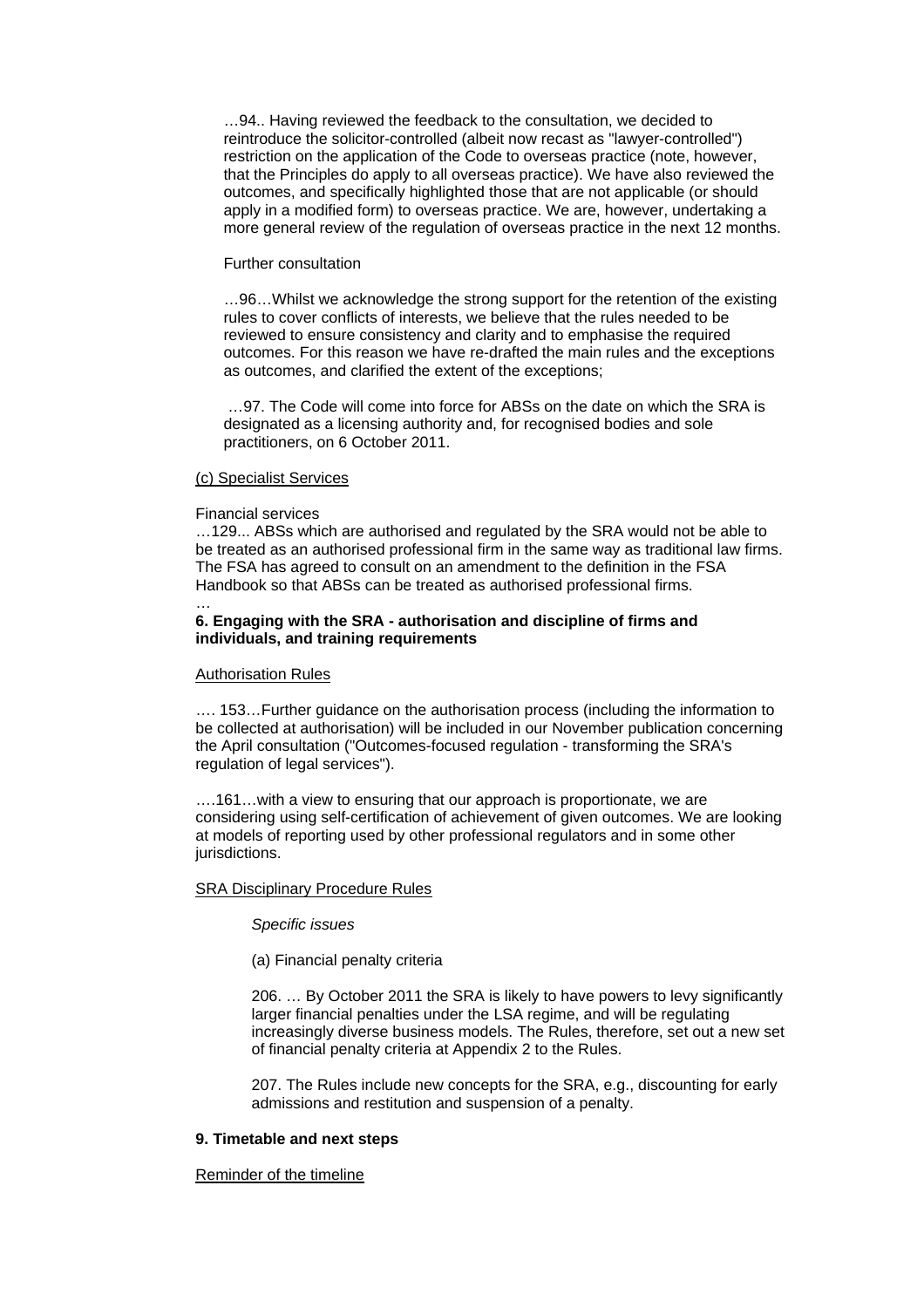279….The overall timetable is set out below:

| Date              | Action                                                                                                                                     |
|-------------------|--------------------------------------------------------------------------------------------------------------------------------------------|
| November 2010     | Report on and response to April 2010 Consultation ("Outcomes-focused<br>regulation - transforming the SRA's regulation of legal services") |
| 13 January 2011   | Closing date for written responses to this consultation                                                                                    |
| April 2011        | Publication of final Handbook                                                                                                              |
| August 2011       | Anticipated designation of SRA as a Licensing Authority for ABSs                                                                           |
| 6 October 2011    | First ABSs licensed and implementation of new Handbook                                                                                     |
| <b>April 2013</b> | Special bodies able to apply to be licensed                                                                                                |

# **1.B. European Commission's Green Paper on policy options for progress towards a European Contract Law for consumers and businesses**

In July this year, the European Commission launched a Green Paper on policy options for progress towards a European Contract Law for consumers and businesses. (See [http://eur-](http://eur-lex.europa.eu/LexUriServ/LexUriServ.do?uri=COM:2010:0348:FIN:en:PDF)

[lex.europa.eu/LexUriServ/LexUriServ.do?uri=COM:2010:0348:FIN:en:PDF](http://eur-lex.europa.eu/LexUriServ/LexUriServ.do?uri=COM:2010:0348:FIN:en:PDF) for details.). Comments on the paper are due: on **31st January 2011**. The paper states, *inter alia:* 

1. PURPOSE OF THE GREEN PAPER

 $\overline{a}$ 

…The purpose of this Green Paper is to set out the options on how to strengthen the internal market by making progress in the area of European Contract Law, and launch a public consultation on them. Depending on the evaluation of the results of the consultation, the Commission could propose further action by 2012. Any legislative proposal will be accompanied by an appropriate impact assessment.

The Union could fill contract law gaps by adopting effective tools for the removal of market barriers relating to diverging contract laws.

.... the Commission has set up an Expert Group to study the feasibility of a userfriendly instrument of European Contract Law, capable of benefiting consumers and businesses which, at the same time, would provide for legal certainty. The Group will assist the Commission in selecting those parts of the [Draft Common Frame of Reference  $(DCFR)^1$  $(DCFR)^1$ ] which are directly or indirectly related to contract law, and in restructuring, revising and supplementing the selected provisions. It will also take into

<span id="page-4-0"></span> $1$  Von Bar, C., Clive, E. and Schulte Nölke, H. (eds.), Principles, Definitions and Model Rules of European Private Law. Draft Common Frame of Reference (DCFR), Munich, Sellier, 2009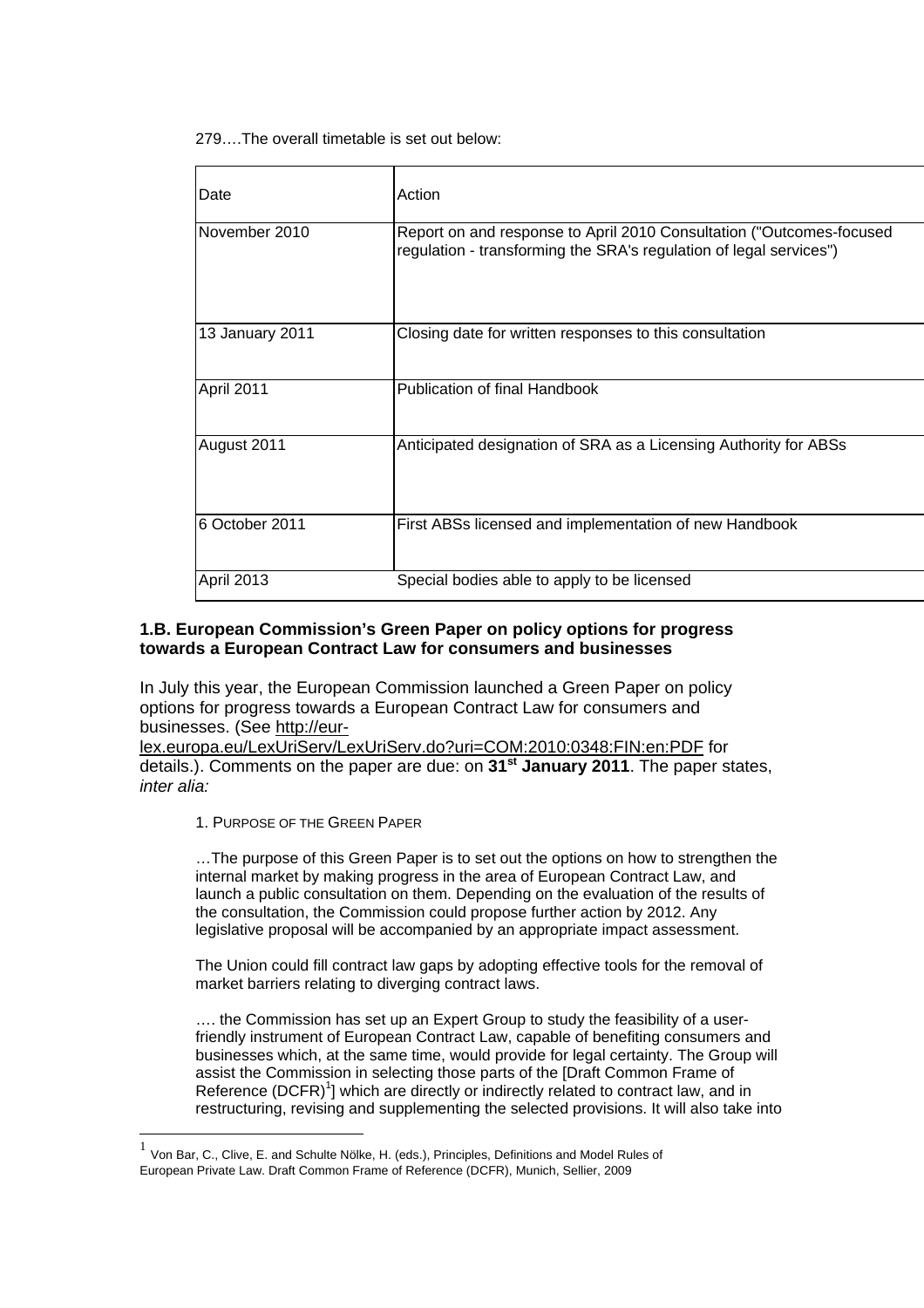consideration other relevant sources in this area, as well as the contributions to the present consultation. The Group gathers the expertise from the Union's different legal traditions and stakeholders' interests. Members were selected from among reputable experts in the area of civil law, in particular contract law, and are acting independently and in the public interest. The results of the public consultation launched by this Green Paper will inform the on-going work of the Expert Group….

## **3. CHALLENGES FOR THE INTERNAL MARKET**

# **3.1. Business-to-consumer contracts….**

…Businesses wishing to engage in.. ..cross-border trade may face high legal costs when their contracts are subject to foreign consumer law. In extreme cases, some businesses may even refuse to sell across borders and thus potential consumers of that company may be locked in their national markets and be deprived of the enhanced choice and lower prices offered by the internal market. This may be particularly relevant in e-commerce transactions. Even if the website of a seller could be accessed by consumers from all the Member States, because of the related costs and risks, the seller may refuse to conclude contracts with consumers from other Member States. For example, for 61% of cross-border e-commerce offers, consumers were not able to place an order mainly because businesses refused to serve the consumer's country. Thus, the potential of cross-border e-commerce remains partly unfulfilled, to the detriment of both businesses, in particular SMEs, and consumers.

The Commission's Proposal for a Consumer Rights Directive addresses some of these problems by aiming at simplifying and consolidating the existing legislation in the area of consumer contract law, on the basis of a fully harmonised set of key internal market aspects of consumer contract law. However, even if adopted as proposed, it would not render fully compatible the national contract laws of the Member States in the non-harmonised areas. Also in the areas of fully harmonised provisions, there would be a need to apply them in conjunction with other national provisions of general contract law. Moreover, two years of intense negotiations in the European Parliament and Council have highlighted that there are limits to an approach based on full harmonisation. Consequently, differences between the contract laws of the Member States will remain a reality even after the adoption of the Directive and businesses wishing to sell cross-border will have to comply with them.

### **….3.2. Business-to-business contracts**

**…** Large companies with strong bargaining power can ensure that their contracts are subject to a particular national law. This may be more difficult for SMEs and therefore raise obstacles to pursuing a uniform commercial policy across the Union, thus preventing businesses from grasping opportunities in the internal market. Furthermore, ensuring compliance with different systems of contract law or obtaining information about the law applicable in another Member State and in another language might increase legal costs.

Whereas for certain specialised types of contract having a strong international dimension, such as shipping contracts, businesses may already have become familiar with the laws commonly used for governing this type of transaction, this is not necessarily always the case. In addition, for more general commercial transactions, businesses might benefit from an instrument setting out a uniform set of rules of European Contract Law which would be easily accessible in all official languages. This could provide greater reassurance to businesses engaged in cross-border trade, which might quickly familiarise themselves with such a system by using it in all dealings with businesses in other Member States. In such dealings, it could also come to be seen as an alternative to the Member States national contract laws and a neutral modern contract law regime drawing on the common national law traditions in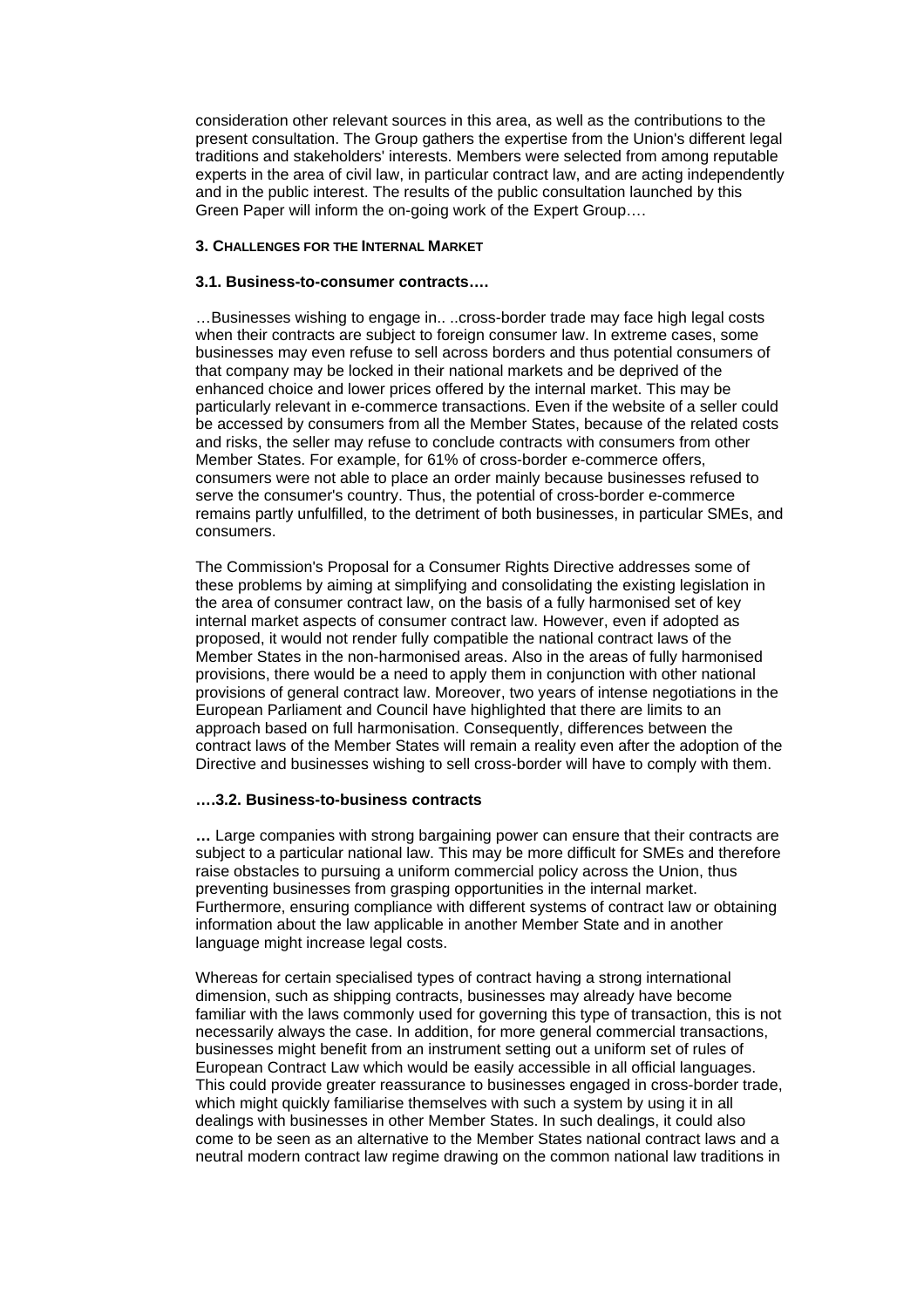a clear and user-friendly manner. Such an option could be particularly attractive for SMEs venturing into new markets for the first time…..

#### …**4. CHOOSING THE BEST INSTRUMENT FOR EUROPEAN CONTRACT LAW**

**….** the instrument should be comprehensive and self-standing, in the sense that references to national laws or international instruments should be as much as possible reduced. Several options have been identified, in respect of the legal nature, the scope of application and the material scope of the future instrument…..

## …**4.1. What should be the legal nature of the instrument of European Contract Law?**

#### *Option 1: Publication of the results of the Expert Group*

**…** 

The outcome of the work of the Expert Group could be made easily available, by immediate publication on the website of the Commission, without any endorsement at Union level. If the Expert Group produces a practical and user-friendly text, this could be used by European and national legislators as a source of inspiration when drafting legislation and by contractual parties when drafting their standard terms and conditions. It could also be used in higher education or professional training as a compendium drawn from the different contract law traditions of the Member States. Extensive use of this work could contribute, in the long term, to the voluntary convergence of national contract laws.

However, this solution could not address the internal market barriers. Divergences in contract law would not be significantly reduced by a text which has no formal authority or status for courts and legislators.

#### *…Option 2: An official "toolbox" for the legislator*

*…Option 3: Commission Recommendation on European Contract Law* 

#### *…Option 4: Regulation setting up an optional instrument of European Contract Law*

A Regulation could set up an optional instrument, which would be conceived as a "2<sup>nd</sup> Regime" in each Member State, thus providing parties with an option between two regimes of domestic contract law.

It would insert into the national laws of the 27 Member States a comprehensive and, as much as possible, self-standing set of contract law rules which could be chosen by the parties as the law regulating their contracts. It would provide parties, primarily those wishing to operate in the internal market, with an alternative set of rules. The instrument could be applicable in cross-border contracts only, or in both cross-border and domestic contracts….

- …*Option 5: Directive on European Contract Law*
- … *Option 6: Regulation establishing a European Contract Law*
- … *Option 7: Regulation establishing a European Civil Code*

# …**4.2. What should be the scope of application of the instrument?**

An instrument of contract law could cover several areas of application. *4.2.1. Should the instrument cover both business-to-consumer and business-tobusiness contracts?* 

… the instrument could also contain specific provisions, the application of which would only be triggered in certain types of contracts, for example, mandatory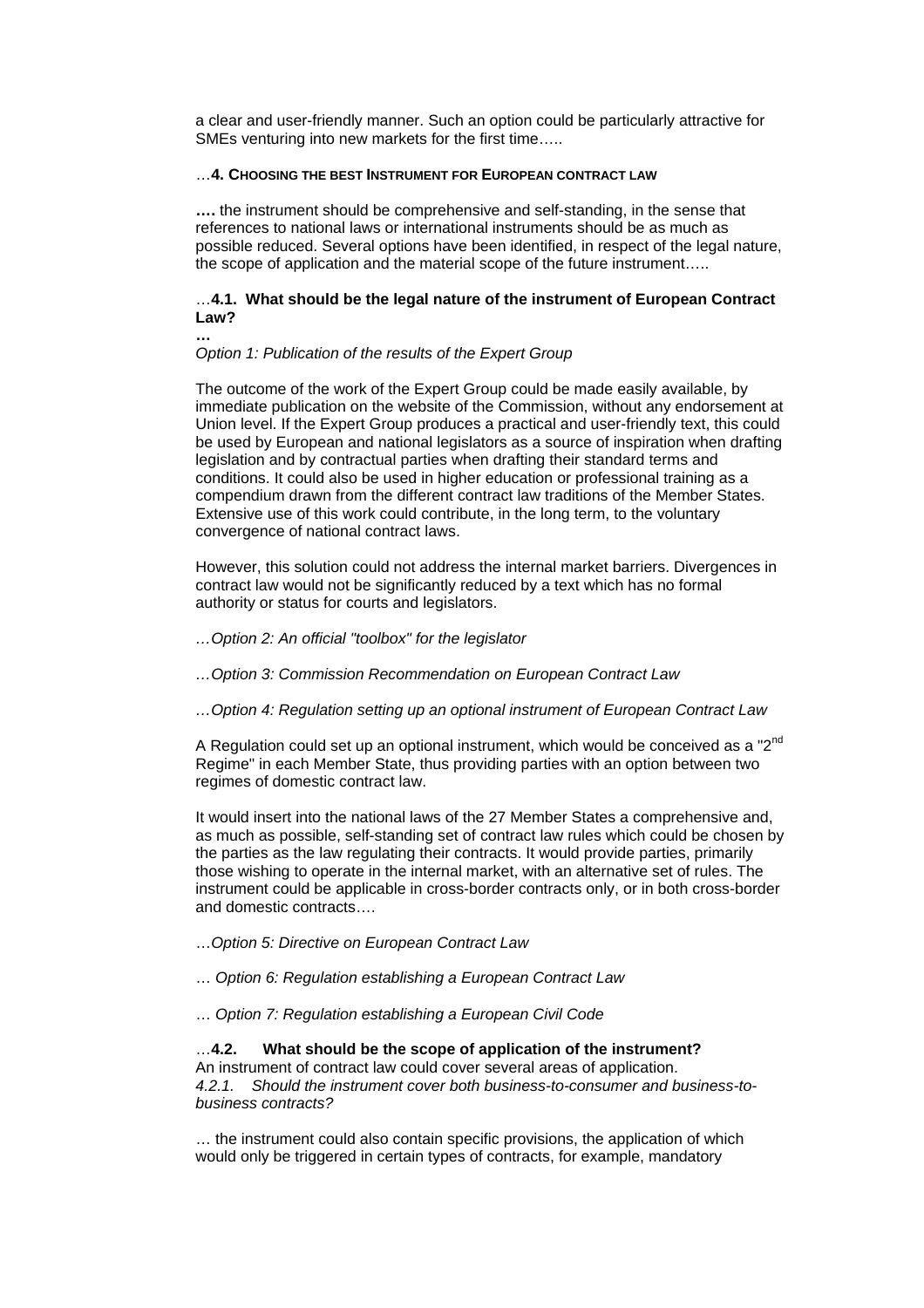provisions ensuring a high level of consumer protection. These would come into play when a transaction involves a consumer and a business party<sup>30</sup>.

Separate instruments for business-to-consumer and business-to-business contracts could also be envisaged. In principle, separate instruments could better tackle issues which are specific to these types of contracts and would be easier to elaborate and use.

For reasons of consistency, the instrument of European Contract Law will have to complement the relevant consumer *acquis,* by integrating its requirements, including progress made on consumer protection in the internal market in the Consumer Rights Directive.

…an instrument tailor-made for the online world could be developed. This could be applicable in both cross-border and domestic situations, or only in cross-border situations.

The Ministry of Justice has subsequently launched a "Call for Evidence on the European Commission's Green Paper about European Contract Law". (See <http://www.justice.gov.uk/consultations/call-for-evidence-180810.htm> for details.) The Call for Evidence exercise runs until **26 November 2010**. Representatives from a number of CLLS Committees have met to consider issues arising from the Call for Evidence and work on preparing the CLLS response is being led by the CLLS Construction Law Committee. The document states, *inter alia:* 

The UK Government, in association with the Scottish Government and Northern Ireland Executive, is seeking evidence and views to inform the UK response to a European Commission public consultation about European contract law.

…Your response is requested by *26 November 2010.* Responses are needed by then to allow adequate time to consider properly all those received and then frame a response in time to meet the Commission's deadline.

… To help frame responses there appears below a framework of questions flowing from the Commission's Green Paper.

#### … *Background*

Confidence in the system of contract law is essential if trade is to be carried out effectively. Cross-border trade introduces an additional dimension which necessitates the parties agreeing which country's law should apply, and rules on applicable law that would apply if no choice is made.

The Commission has overseen a long-standing project looking at the issue of European contract law.

### *…Discussion & Questions*

*The need for and purpose of any European Union work in this sphere*  The Green Paper assumes throughout that the current divergence of laws of contract and private international law rules present problems for business and consumers alike in cross-border trade, and that this may hinder the smooth operation of the internal market. The Commission puts forward a number of possible factors (e.g. higher transaction costs) which, it argues, suggest action is needed. It goes on to discuss ways that this divergence of laws might somehow be reduced and how that might affect outcomes.

The UK Government will want to be satisfied that there is genuine evidence of a problem for cross-border trade associated with the differences among national laws, before considering whether any EU intervention in the area of contract law is needed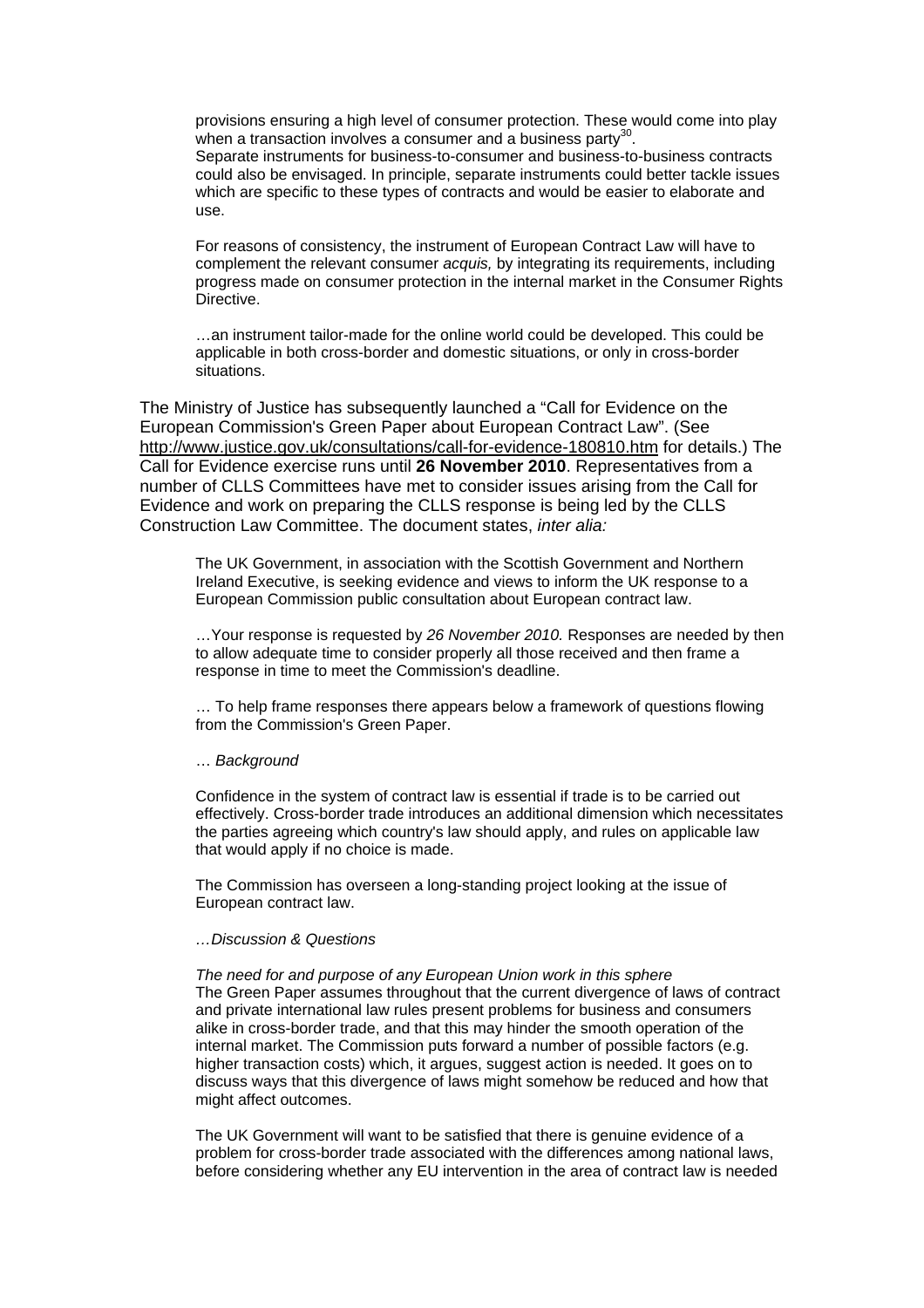or desirable. Respondents' views and evidence on this question are particularly sought.

# Question 1

Does the current regulation of contract law, and in particular divergence of laws at national level, present problems? If problems are present, how significant are they? How can any problems be quantified, and who is affected by them?

# Question 2

What are your views on the relative advantages and disadvantages of each of the options and sub-options identified in the Green Paper? In particular, which should be preferred and why?

# Question 3

Should any future work/response cover any or all of:

- business-to-business contracts?
- business-to-consumer contracts?
- on-line transactions?

What are the specific points that lead you to conclude this?

Should any solution attempt to regulate both

What would be the priority needs to be addressed for each of these groups and how might that be done? What would be the key features of any solution and why?

# Question 4

What should be the preferred "material scope" of any instrument? In particular should it:

- (a) have a narrow or a broad scope (see paragraphs 4.3.1 & 2 of the Green Paper)?
- (b) Cover all or only specific types of contracts which ones and why (paragraph 4.3.3)?
- (c) If a code is created should it also cover any other issues and what might those be (see paragraph 4.3.4 of the Green Paper which specifically mentions tort, unjustified enrichment and the benevolent intervention in another's affairs as possibilities here)?

# Question 5

Are there any other matters not covered in the Commission's Green Paper or this Call for Evidence which you think should be addressed in this exercise and any following work? What are those issues and why should they be covered here?

# <sup>U</sup>**2. Recent submissions and publications**

# **2.1. Specialist Committees**

# *2.1.1. Company Law*

The Company Law Committee and Regulatory Law Committee both responded to the HMT consultation document Cm 7874 "A new approach to financial regulation: judgement, focus and stability". (See http://www.official-

documents.gov.uk/document/cm78/7874/7874.pdf for the consultation document and http://www.citysolicitors.org.uk/FileServer.aspx?oID=863&IID=0 for the Company Law Committee's response and

http://www.citysolicitors.org.uk/FileServer.aspx?oID=870&IID=0 for the Regulatory Law Committee's response.) The Regulatory Law Committee's response is set out in more detail under heading 2.1.3 below.

The executive summary of the consultation document stated: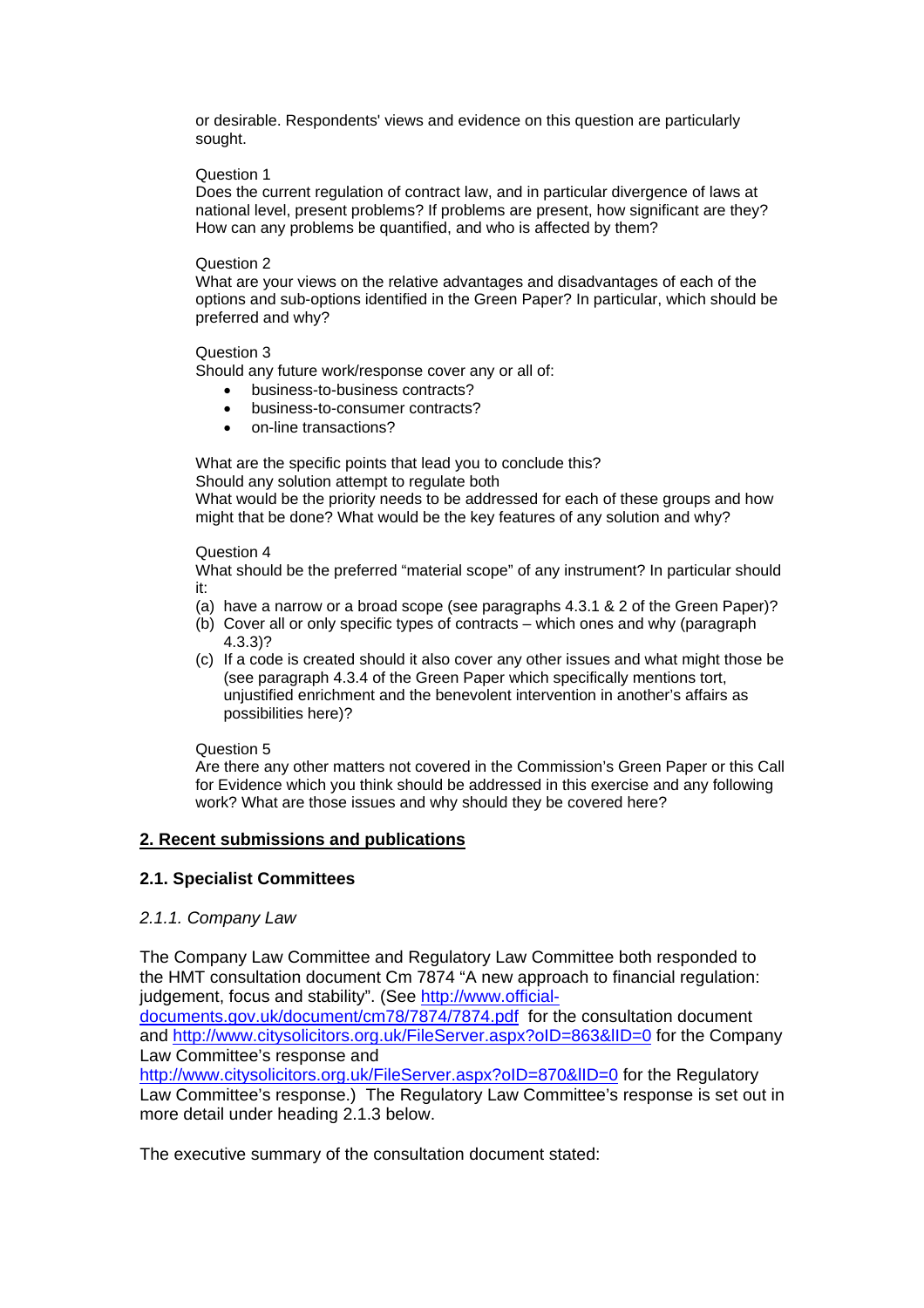# <sup>T</sup>**Introduction**

### <sup>T</sup>**The financial crisis and the failure of the UK regulatory framework**

1.1 The UK banking system is emerging from the most serious financial crisis in over a hundred years. In order to avert a total banking collapse, the last Government had to part-nationalise two of the largest banks in the world, and introduce financial sector interventions costing hundreds of billions of pounds.

1.2 Much has been written - in academic journals, in the business press, and in books dedicated to the subject - about the recent financial crisis, and its impact on the global economy. There is now an emerging consensus on the fundamental causes of the crisis, citing factors such as:

- global economic imbalances;
- mispriced and misunderstood risk;
- unsustainable funding and business models for banks;
- excessive build up of debt across the financial system; and
- the growth of an unregulated 'shadow banking' system

1.3 The UK financial system, which is one of the most open, globalised and successful in the world, was impacted by these factors as much as, if not more than, any other. Attempting to explain the crisis purely in terms of global trends, however, is to ignore a fundamentally important point; there were real and significant failings in the UK regulatory framework. This meant that regulators failed in recognising and responding to the problems that were emerging in the financial system.

1.4 The UK's 'tripartite' regulatory system made three authorities - the Bank of England (the Bank), the Financial Services Authority (FSA) and the Treasury collectively responsible for financial stability, and, as a result, this system failed in a number of important ways. For example, it failed:

- to identify the problems that were building up in the financial system;
- to take steps to mitigate them before they led to significant instability in financial markets; and
- to deal adequately with the crisis when it did break, especially during the first part of the crisis in the summer of 2007.

1.5 These failures arose because the tripartite model contains a number of inherent weaknesses and contradictions. For example:

- it places responsibility for all financial regulation in the hands of a single, monolithic financial regulator, the Financial Services Authority (FSA), which is expected to deal with issues ranging from the safety and soundness of the largest global investment banks to the customer practices of the smallest highstreet financial adviser;
- it gives the Bank nominal responsibility and, since the Banking Act 2009, statutory obligations - for financial stability, but does not provide it with the tools or levers to carry out this role effectively; and
- it gives the Treasury responsibility for maintaining the overall legal and institutional framework, but no clear responsibility for dealing with a crisis which put tens of billions of pounds worth of public funds at risk.

1.6 Perhaps the most obvious failing of the UK system, however, is the fact that no single institution has the responsibility, authority or powers to monitor the system as a whole, identify potentially destabilising trends, and respond to them with concerted action. This is a problem which Lord Turner, the chairman of the FSA, and Paul Tucker, Deputy Governor of the Bank for financial stability, have referred to as 'underlap': a phenomenon whereby macro-prudential risk analysis and mitigation fell between the gaps in the UK regulatory system.

1.7 Lord Turner has also identified, in addition to macro-prudential 'underlap', the fact that the FSA's approach to micro-prudential regulation was flawed. In the run up to the financial crisis, financial supervision relied too much on 'tick-box' compliance with rules and directives at the expense of proper in-depth and strategic risk analysis.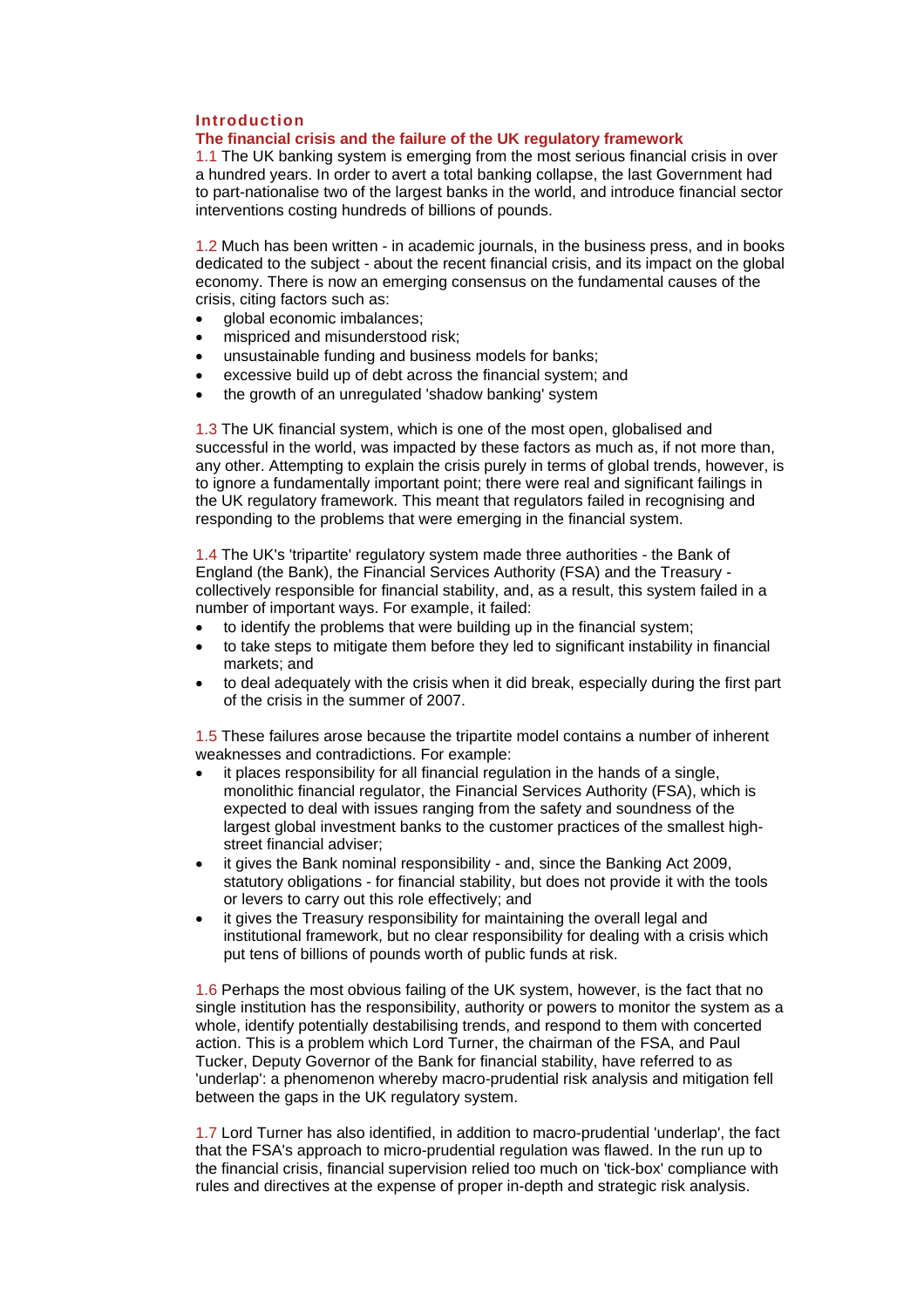Effective prudential regulation of firms requires an approach based on understanding of their business models, and the ability to make judgements about the risks that firms' activities pose to themselves and to the wider financial system as a whole.

1.8 Under Lord Turner and Hector Sants, the FSA's chief executive, the FSA has made significant progress in identifying and fixing these problems. The Government believes, however, that more fundamental reform than this will be necessary. This is why, as announced by the Chancellor in his Mansion House speech on 16 June 2010, the Government is now embarking on a programme of reform to renew the UK's system of financial regulation, and to make it stronger and more effective for the future.

#### **Reforming the tripartite model**

1.9 In addition to dealing with the operational failings of the system introduced between 1997 and 2000, the Government believes that reform to the regulatory framework must address a number of fundamental issues.

#### **Macro-prudential regulation**

1.10 First, there must be a dedicated focus on macro-prudential analysis and action, to ensure that risks developing across the financial system as a whole are identified and responded to. That is why the Government will create a new Financial Policy Committee (FPC) in the Bank of England, with primary statutory responsibility for maintaining financial stability. Unlike in the current system, which provides the Bank with responsibility but no tools for financial stability, the Government will provide the FPC with control of macro-prudential tools to ensure that systemic risks to financial stability are dealt with.

1.11 The majority of the FPC's members will be Bank executives, to bring the expertise and understanding of the financial system that only a central bank can provide. The Governor and current Deputy Governors for financial stability and monetary policy will be joined by a new Deputy Governor for prudential regulation, as well as two other Bank executives. But the FPC will also include external members to ensure that wider perspectives - including from other regulatory bodies, and from the markets themselves - are fed into the Committee's work. The FPC will be a transparent and accountable institution, with appropriate lines of accountability into the Court of Directors of the Bank of England and the Treasury, as well as broader accountability to Parliament.

1.12 The Government recognises that in the modern, globalised financial system, macro-prudential action will need to be internationally coordinated to be effective. The FPC will therefore work internationally with similar systemically-focused authorities, such as the G20 Financial Stability Board, and the European Systemic Risk Board, as well as national regulators where appropriate, to coordinate macro-prudential policy.

#### **Prudential regulation of individual firms**

1.13 Second, the regulatory architecture has to ensure that macro-prudential regulation of the financial system is coordinated effectively with the prudential regulation of individual firms, and that a new, more judgement-focused approach to regulation of firms is adopted so that business models can be challenged, risks identified and action taken to preserve stability.

1.14 That is why the Government will transfer operational responsibility for prudential regulation from the FSA to a new subsidiary of the Bank of England. This new Prudential Regulation Authority (PRA) will be responsible for prudential regulation of all deposit-taking institutions, insurers and investment banks. The PRA will have a board chaired by the Governor of the Bank, and a chief executive who will also be the newly created Deputy Governor for prudential regulation.

1.15 By placing firm-specific prudential regulation under the auspices of the Bank, the Government will bring together responsibility for macro- and micro-prudential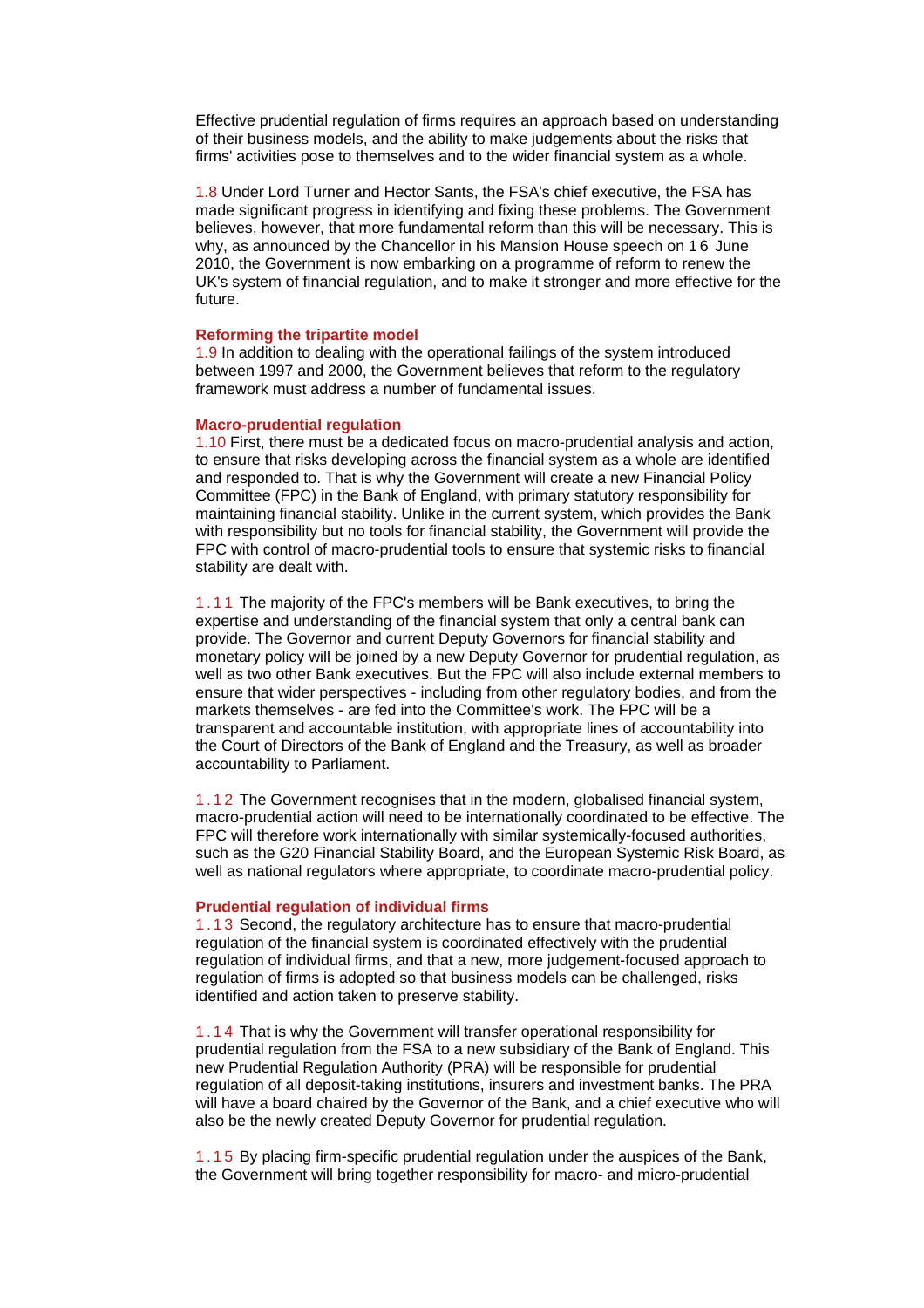regulation in a single institution. There will no longer be a gap in which responsibilities are unclear, and regulatory powers uncertain. The FPC will be able, within the remit of macro-prudential policy, to require the PRA to take regulatory action with respect to all firms. For example, the FPC may require an increase in the capital held by firms during an upswing in the credit cycle. The PRA would implement this change and monitor compliance through its supervisory function. The FPC may also suggest amendments to rules to make the system more resilient. And the FPC could have similar macro-prudential controls over the new conduct regulator, the consumer protection and markets authority (CPMA), should conduct-based macro-prudential tools be developed.

1.16 At the same time, the PRA will also be operationally responsible for the regulation and supervision of individual firms. It will provide firm-specific information to the FPC to illustrate the potential impact of emerging system-level risks on specific types of institution. Its board, chaired by the Governor, and with the Deputy Governor for prudential regulation as chief executive, will have responsibility for all rule-making. Responsibility for significant regulatory decisions affecting firms - for example, on authorisation, supervision, or enforcement of rules or sanctions - will be delegated from the board to an executive committee, which, where conflicts of interest allow, may include non-executive directors on an occasional basis to ensure that they are exposed to the mechanics of firm-specific regulatory and supervisory decisionmaking.

1.17 A key function of this executive committee will be to rebalance the operations of the prudential regulator away from rules and more towards the exercise of judgements based on supervisory information. The executive committee will thus play an important leadership role in supporting the creation of a new regulatory culture within the PRA.

1.18 As the prudential regulator, the PRA will represent the UK on the new European supervisory authorities for banking and insurance, ensuring that there is a strong and credible voice to promote the UK's interests in these new institutions, and cooperating effectively with European counterparts on the regulation of large, crossborder financial firms.

#### **Consumer protection and markets regulation**

1.19 Third, regulation of conduct within the financial system - including the conduct of firms towards their retail customers, and the conduct of participants in wholesale financial markets

will be carried out by a dedicated, specialist body with focused and clear statutory objectives and regulatory functions.

1.20 Prudential and conduct of business regulation require different approaches and cultures, and combining them in the same organisation is difficult. As a result of the combined remit of the FSA, participants in financial services and markets, particularly ordinary consumers of retail products, did not always get the degree of regulatory focus or the protection they may have expected or required.

1.21 The Government will therefore create a dedicated consumer protection and markets authority (CPMA) with a primary statutory responsibility to promote confidence in financial services and markets. This objective will have two important components. First, the protection of consumers through a strong consumer division within the CPMA. And second, through promoting confidence in the integrity and efficiency of the UK's financial markets.

1.22 In its consumer-focused role, the CPMA will therefore take on all the FSA's responsibilities for conduct of business regulation and supervision of all firms, as well as arms-length oversight of the Financial Ombudsman Service, the Consumer Financial Education Body, and the Financial Services Compensation Scheme. The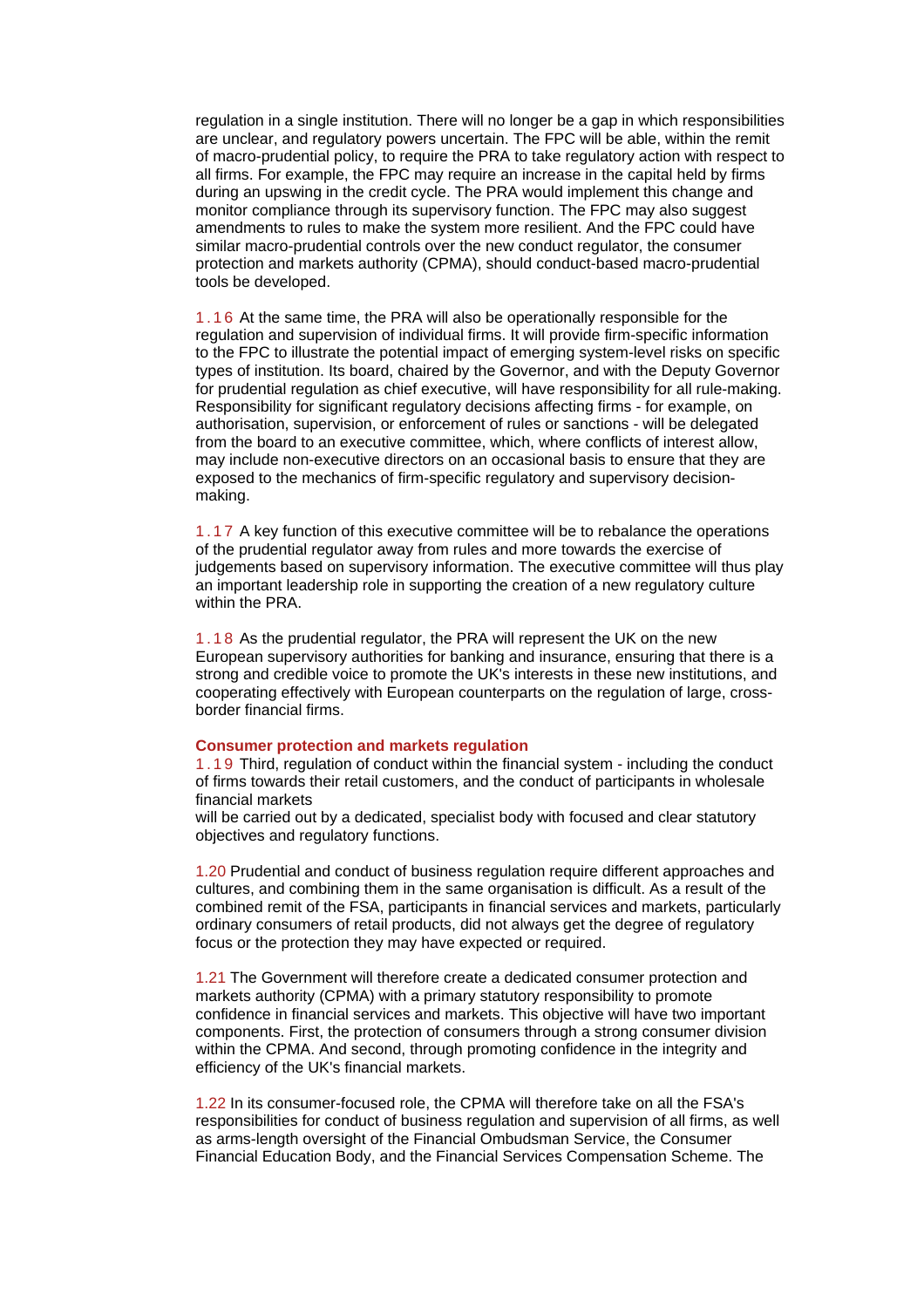creation of a regulator with specific responsibility for consumer protection will ensure that the interests of consumers are not forgotten about or subordinated.

1.23 At the same time, a markets division within the CPMA will regulate all aspects of the conduct of participants in wholesale markets, as well as various elements of market infrastructure such as investment exchanges. The CPMA markets division will also represent the UK at the new European Securities and Markets Authority.

1.24 These arrangements will enable the new conduct regulator to develop real focus and specialism in the two areas of its remit, consumer protection and market integrity. This will benefit not only consumers and wholesale markets, but will also enhance financial stability. By identifying potentially significant consumer protection or market integrity issues and bringing them to the attention of the FPC - on which its chief executive will sit - the CPMA will ensure that such risks are not only identified, but dealt with as quickly as possible.

#### **Structure and purpose of this document**

1.25 This document sets out the Government's plans in more detail, as follows:

- Chapter 2 describes changes to the Bank of England and the creation of the Financial Policy Committee as the macro-prudential authority;
- Chapters 3 and 4 set out the roles, responsibilities and governance of the PRA and the CPMA;
- Chapter 5 considers the issue of market regulation;
- Chapter 6 considers the coordination of the regulatory bodies in a potential crisis; and
- Chapter 7 sets out the next steps for the reform programme, including public consultation, legislative passage, and operational implementation by the Bank and FSA.

1.26 The document presents a range of issues and questions for consultation. Annex A explains how readers can respond to the consultation process. The Government will, on the basis of this consultation and continuing policy development by the Treasury, present more detailed proposals - including draft legislation - for further consultation early in 2 0 1 1 . As indicated in the Queen's Speech in June, the Government will bring forward legislation to implement its reform programme in the first session of the Parliament, with a view to securing Royal Assent within two years.

# The Company Law Committee's response stated, *inter alia:*

By way of background, we think it is important to note that the wider Treasury review is a response to challenges and problems arising out of the financial crisis. However, in our view market regulation in the UK worked well during the financial crisis and on issues such as market abuse and short-selling, the ability of one regulator (the FSA) to consider and address the relevant points (a classic example of an integrated primary/secondary market issue) was very important and contributed to effective and very timely action, where the UK demonstrated that it was at the forefront of the global response. We are concerned that to separate the UKLA from the regulator with primary responsibility for the regulation of the capital markets risks a reduction in the efficiency of UK market regulation and the capacity of the system to respond to future crises.

Anything which makes capital raising in the UK markets for UK companies less effective and less attractive with no compensating regulatory benefit seems to us misguided.

We suggest that any decision on this aspect of the architecture of financial regulation in the UK should be tested against the following objectives:

• to ensure that the UKLA is able to maintain and enhance its reputation as an effective regulator of the primary capital markets in the UK, sensitive to commercial and market realities, while at the same time ensuring that high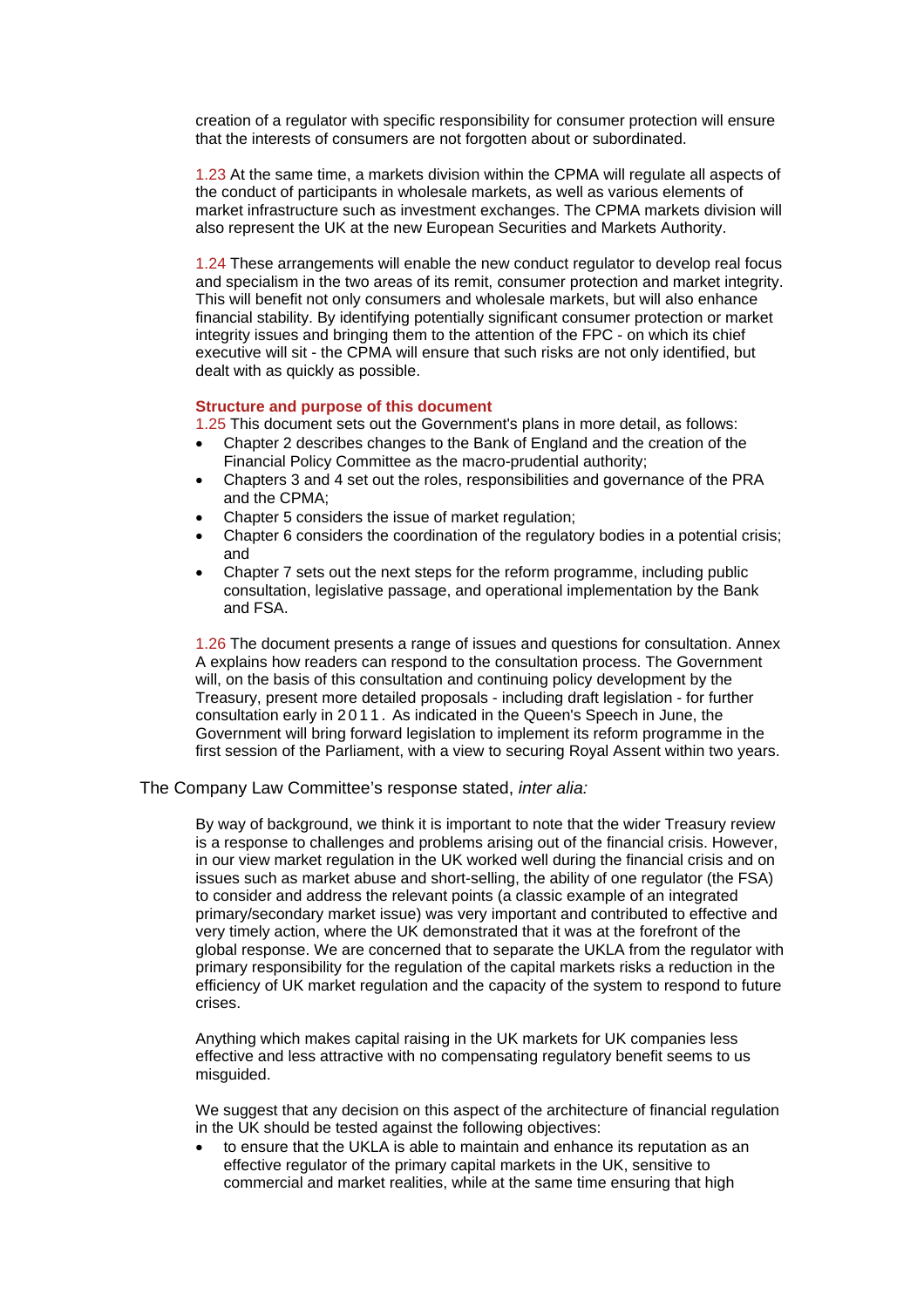standards of behaviour are achieved.

• to ensure that the UK has a strong voice in ESMA on matters of primary market regulation, able to influence future policy and rule making in a way that will allow the capital markets in the UK to retain their leading position.

The Company Law and Regulatory Law Committees also jointly responded with the Law Society to the European Commission consultation paper "Corporate governance in financial institutions and remuneration policies**"**. (See http://ec.europa.eu/internal\_market/consultations/2010/governance\_en.htm for the consultation paper and http://www.citysolicitors.org.uk/FileServer.aspx?oID=874&lID=0 for the response.)

The consultation paper stated, *inter alia:* 

# <sup>T</sup>*GREEN PAPER*

#### *Corporate governance in financial institutions and remuneration policies (Text with EEA relevance)*

#### 1. Introduction

The scale of the financial crisis triggered by the bankruptcy of Lehman Brothers in autumn 2008 and linked to the inappropriate securitisation of US subprime mortgage debt led governments around the world to question the effective strength of financial institutions and the suitability of their regulatory and supervisory systems to deal with financial innovation in a globalised world. The massive injection of public funding in the US and Europe - up to 25% of GDP - was accompanied by a strong political will to learn the lessons of the financial crisis in all its dimensions to prevent such a situation happening again in the future.

In its Communication of 4 March 2009<sup>1</sup>, effectively a programme for reforming the regulatory and supervisory framework for financial markets based on the conclusions of the Larosiere report<sup>2</sup>, the European Commission announced that it would (i) examine corporate governance rules and practice within financial institutions, particularly banks, in the light of the financial crisis, and (ii) where appropriate, make recommendations, or even propose regulatory measures, in order to remedy any weaknesses in the corporate governance system in this key sector of the economy. Strengthening corporate governance is at the heart of the Commission's programme of financial market reform and crisis prevention. Sustainable growth cannot exist without awareness and healthy management of risks within a company. As highlighted by the Larosiere report, it is clear that boards of directors, like supervisory authorities, rarely comprehended either the nature or scale of the risks they were facing. In many cases, the shareholders did not properly perform their role as owners of the companies. Although corporate governance did not directly cause the crisis, the lack of effective control mechanisms contributed significantly to excessive risk-taking on the part of financial institutions. This general observation is all the more worrying because corporate governance has been relied upon as one of the ways of regulating business life. Consequently, there is a need to address the fundamental question of whether the existing corporate governance regime is deficient as far as financial institutions are concerned or whether it has rather been poorly implemented.

In the financial services sector, corporate governance should take account of the interests of other stakeholders (depositors, savers, life insurance policy holders, etc), as well as the stability of the financial system, due to the systemic nature of many players. At the same time, it is important to avoid any moral hazard by not diminishing the responsibility of private stakeholders. It is therefore the responsibility of the board of directors, under the supervision of the shareholders, to set the tone and in particular to define the strategy, risk profile and appetite for risk of the institution it is governing.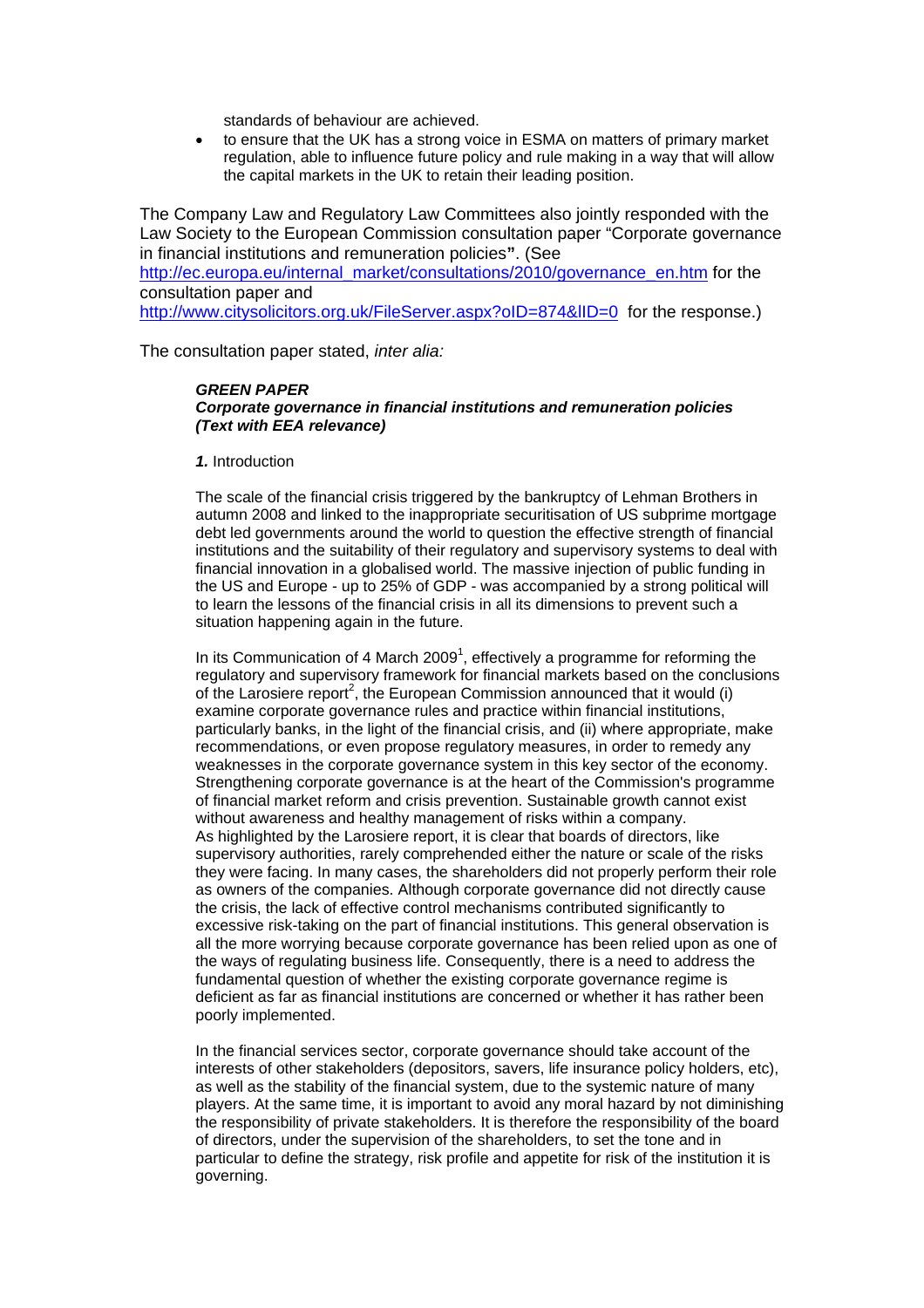The options outlined in this Green Paper are likely to accompany and supplement the legal provisions implemented or planned for the purpose of strengthening the financial system, in particular in the context of the reform of the European supervisory architecture<sup>3</sup>, the Capital Requirements Directive (the 'CRD')<sup>4</sup>, the Solvency II Directive<sup>5</sup> for insurance companies, reform of the UCITS system and the regulation of Alternative Investment Fund Managers.

Corporate governance requirements should also take account of a financial institution's type (retail bank, investment bank) and size. The principles of sound corporate governance referred to in this Green Paper focus primarily on large financial institutions. These principles should be adapted so as to be applied effectively to smaller financial institutions.

This Green Paper should be read in conjunction with the Commission Staff Working Paper (COM(2010) XYZ) **'Corporate governance in financial institutions: the lessons to be learnt from the current financial crisis and possible steps forward.** This document takes stock of the situation.

It is also important to point out that, since its meeting in Washington on 15 November 2008, the G20 has endeavoured to improve, amongst other things, risk management and compensation practices within financial institutions $^6$ .

Lastly, the Commission will soon launch a broader review on corporate governance within listed companies in general and, in particular, on the place and role of shareholders, the distribution of duties between shareholders and boards of directors with regard to supervising senior management teams, the composition of boards of directors, and corporate social responsibility.

The joint response stated, *inter alia:* 

In our view corporate governance is a developing and evolving area and it is particularly ill-suited to legislation and prescription. What is right for one company and set of stakeholders is inappropriate for another and in general the standards of corporate governance expected of or appropriate for companies needs to be proportionate to their size and the risks which they face.

We have benefited in the UK from a best practice Code of Corporate Governance applied on a 'comply or explain' basis. We believe that a comply or explain approach to corporate governance allows the standards to be set higher than would be the case if Member States had to agree on a legislative approach and that the standards can be reviewed and adjusted more frequently than would be the case for legislation. Whilst in the case of banks and financial institutions (BOFIs) corporate governance requirements may be bolstered by supervisors/regulators imposing specific compliance requirements, we still believe that a code of best practice chosen by each Member State is the correct underlying approach.

We should also note that we consider some of the points made in the consultation in relation to BOFIs to be well made, but we do not consider that the same points hold true for companies which are not BOFIs and in particular we consider that it is only in the case of BOFIs that compliance with corporate governance standards may need to be made subject to supervision or regulation by any external bodies in addition to shareholders.

We consider excessive regulation of BOFIs to be a threat to the competitiveness of the EU and its markets. We hope that consideration will be given both to the huge amount of change that has already occurred in relation to the corporate governance of BOFIs and to the cost of compliance with new EU legislation which is imposed over member state practice which is already functioning effectively in most cases.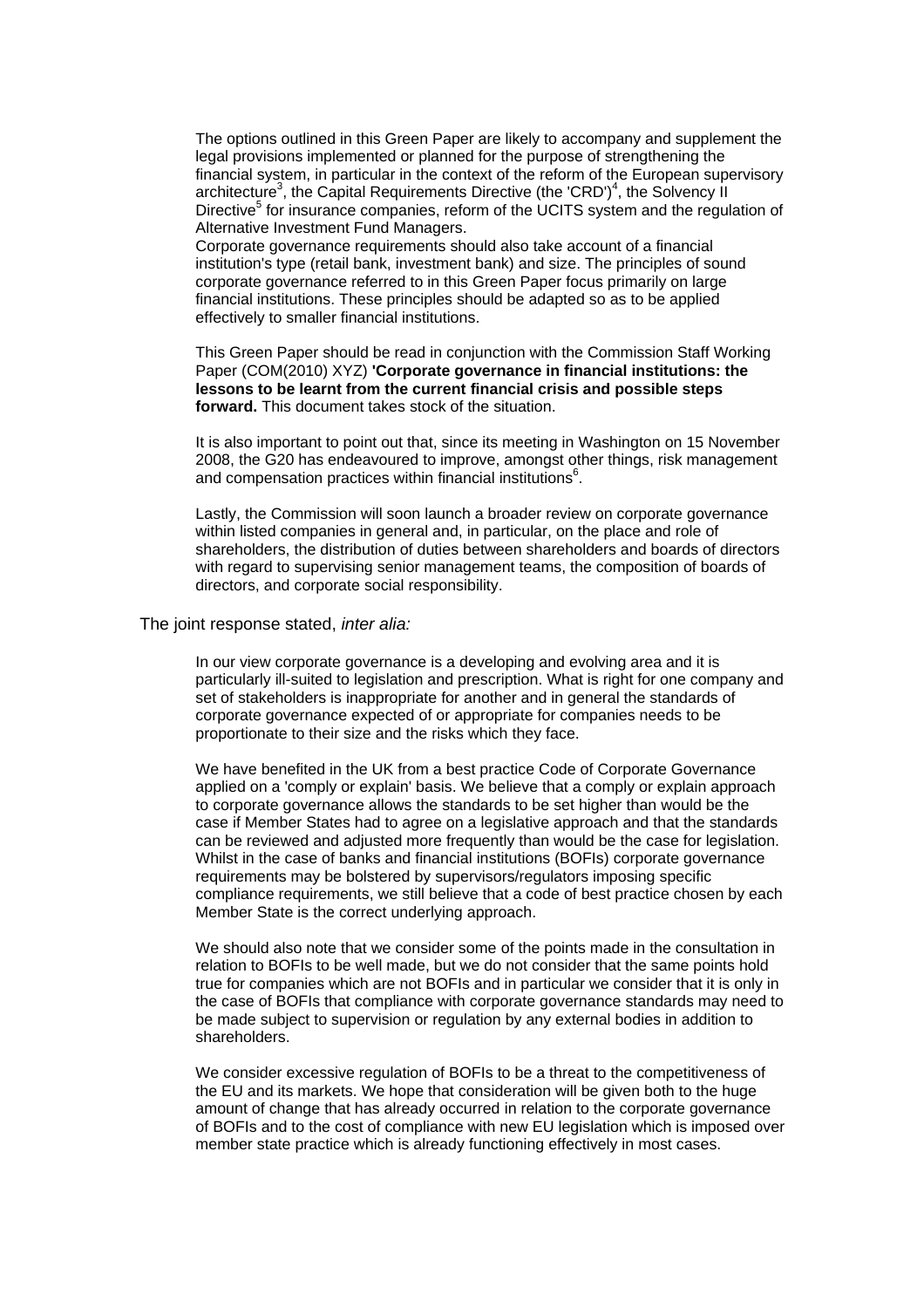The response then went on to deal with the specific questions in the consultation document.

### *2.1.2 Litigation*

The Litigation Committee responded to the Civil Justice Council Consultation on a Self Regulatory Code for Third Party Funding (See

http://www.civiliusticecouncil.gov.uk/files/TPF\_consultation\_paper\_v1.4\_FINAL.doc for the consultation document and

http://www.citysolicitors.org.uk/FileServer.aspx?oID=857&IID=0 for the response.). The consultation document states, *inter alia:* 

#### … Background

Third Party Funders provide financial support for litigation on the basis that they receive a share of the sums recovered if they succeed, but nothing if the action fails

…. On 25-26 February 2010 , a final stakeholder consultation event was held, to discuss a further draft of the Code of Conduct in the context of Lord Justice Jackson's findings, and to discuss the formation of an Association to promote and oversee self regulation.

Following the event, the Code of Conduct was revised into its final form, and five major funders agreed to take forward the establishment of an Association. A draft Constitution was prepared, and these documents form the basis of this consultation…..

…. The CJC will initially consider the responses to the consultation. After the responses have been considered, it will make recommendations and consult with the Executive of the Council, the full Council and the Ministry of Justice. Recommendations will then be made to the Lord Chancellor and Secretary of State for Justice. …

# The response stated, *inter alia:*

We deal with the four consultation questions in turn:

**1. Do you consider that the Code of Conduct for the Funding by Third Parties of Litigation in England and Wales, in its current form, should be endorsed by the CJC as best practice for commercial litigation funders? If not, what improvements should be made?** 

As a general point, we agree that, at this early stage of the development of the third party funding market, self-regulation is the way forward. Things are to some degree at an experimental stage and we believe that statutory regulation would risk being too prescriptive and might miss the mark. With self-regulation, there is more chance for sensible rules to evolve. Statutory regulation now might strangle the child at birth. (The response then went on to make detailed comments on the draft code.)

### **...2. Do you consider that the Constitution for an Association of Litigation Funders in its current form should be endorsed by the CJC as best practice for commercial litigation funders?**

Our only comment on this is that the lower limit of £500,000 for membership may present an unjustified barrier to entry for those wishing to enter the litigation funding market. We suggest there should be no lower limit.

#### **3. Will the Code or Constitution have any impact on your area of business or sector - particularly in terms of benefits or costs?**

We believe not in the short term. LFAs are still relatively uncommon in high value civil claims (which is the case load of the members of the Committee) and they will remain subject to individual negotiation by the parties in each case. Nevertheless we wanted to give feedback on the Code as we envisage that, over time, elements of the Code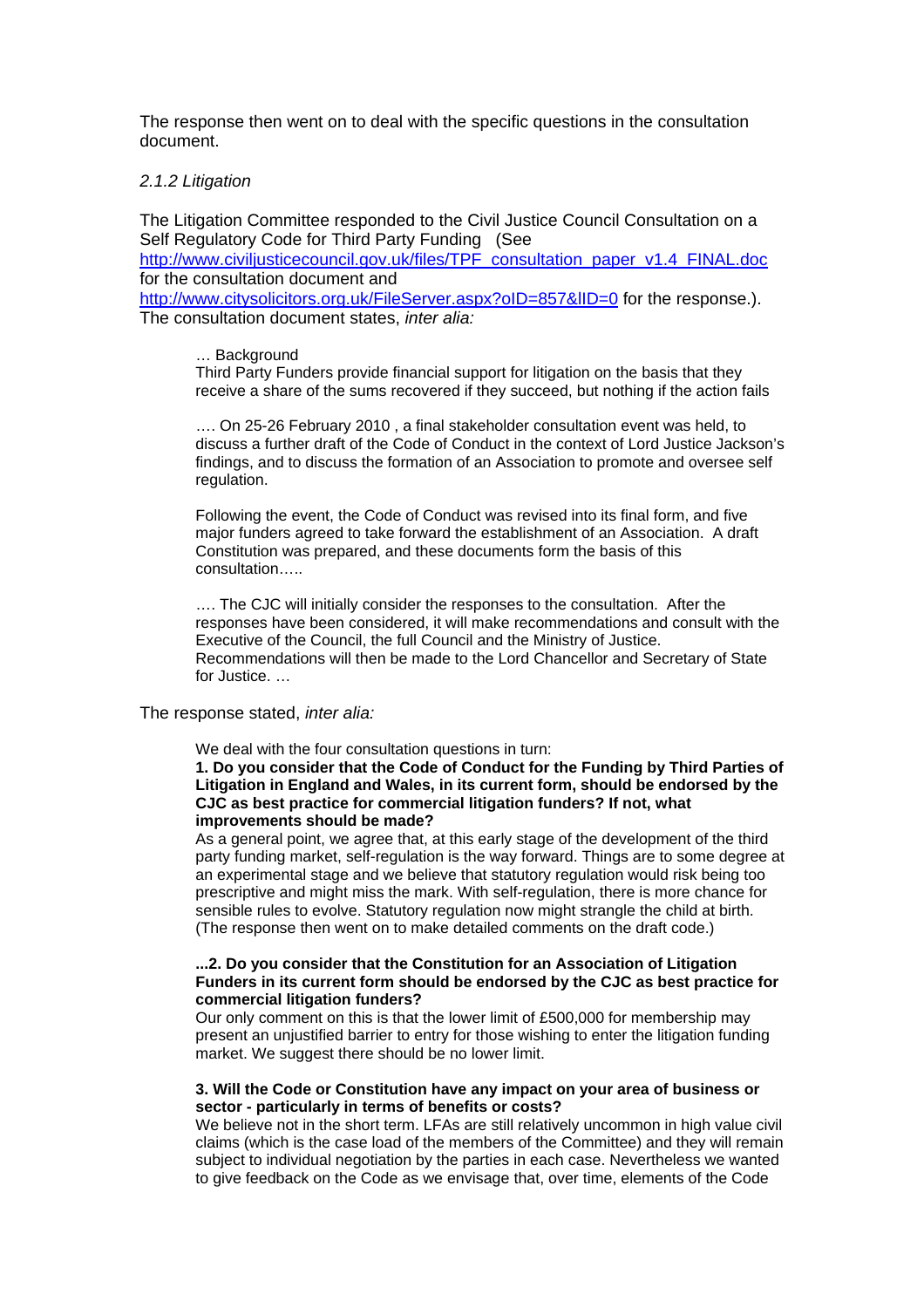may find their way into industry standard agreements. To that extent, we would like to see the Code get off 'on the right foot'.

# *2.1.3 Regulatory Law*

As above, the Company Law and Regulatory Law Committees also jointly responded to the European Commission consultation paper "Corporate governance in financial institutions and remuneration policies". (See

[http://ec.europa.eu/internal\\_market/consultations/2010/governance\\_en.htm](http://ec.europa.eu/internal_market/consultations/2010/governance_en.htm) for the consultation paper and [TBA ] [R1]for the response.)

The Regulatory Law Committee also responded to FSA Consultation Paper 10/15 "Quarterly consultation No.25"- Chapter 8 ("Client Money and Assets")

. (See [http://www.fsa.gov.uk/pages/Library/Policy/CP/2010/10\\_15.shtml](http://www.fsa.gov.uk/pages/Library/Policy/CP/2010/10_15.shtml) for the consultation document and

http://www.citysolicitors.org.uk/FileServer.aspx?oID=855&IID=0 for the response.). The relevant chapter of the consultation paper stated, *inter alia:*

This chapter proposes changes to the Client Assets Sourcebook (CASS) Chapter 6 'Custody rules', and Chapter 7 'Client money rules' in relation to the Title Transfer Collateral Arrangements (TTCA) rules and associated guidance, and guidance associated with the 'Money due and payable to the firm' rules.

8.2 The changes proposed will apply to all firms to which CASS 6 and 7 apply, and will affect those firms using TTCA to reduce the client money they segregate for their retail clients.

The response stated, *inter alia:* 

….We have confined our responses to those questions relating to the proposed changes in Chapter 8 in respect of Title Transfer Collateral Arrangements **("TTCA")….**We are concerned that the inability to engage in TTCA with retail clients will in practice deny retail clients access to products in respect of which TTCA are an integral part (for example, stock lending and repos). Where such products are governed by industry standard terms which provide for TTCA, it is unlikely that firms will modify the products to remove TTCA. Accordingly, the result is likely to be that firms will withdraw these products from retail clients. FSA has not indicated that it has identified any problems with TTCA in respect of these products.

The Committee also responded to FSA Consultation Paper "Revising the Remuneration Code" (See

[http://www.fsa.gov.uk/pages/Library/Policy/CP/2010/10\\_19.shtml](http://www.fsa.gov.uk/pages/Library/Policy/CP/2010/10_19.shtml) for the consultation paper and <http://www.citysolicitors.org.uk/FileServer.aspx?oID=869&lID=0>for the response. The consultation paper stated, *inter alia:* 

1.1 This Consultation Paper (CP) proposes, and formally consults on, changes to our 1.1 Remuneration Code (the Code), as set out in the FSA Handbook (see SYSC1 19). Chapter 2 sets out the reasons why these changes are required. These include the passing of the Financial Services Act 2010 in April 2010, and the amendments to the Capital Requirements Directive (CRD3) which come into force on 1 January 2011. As its name implies, CRD3 is principally concerned with revisions to capital requirements, but it also contains important provisions relating to remuneration practices.

As the response stated, *inter alia*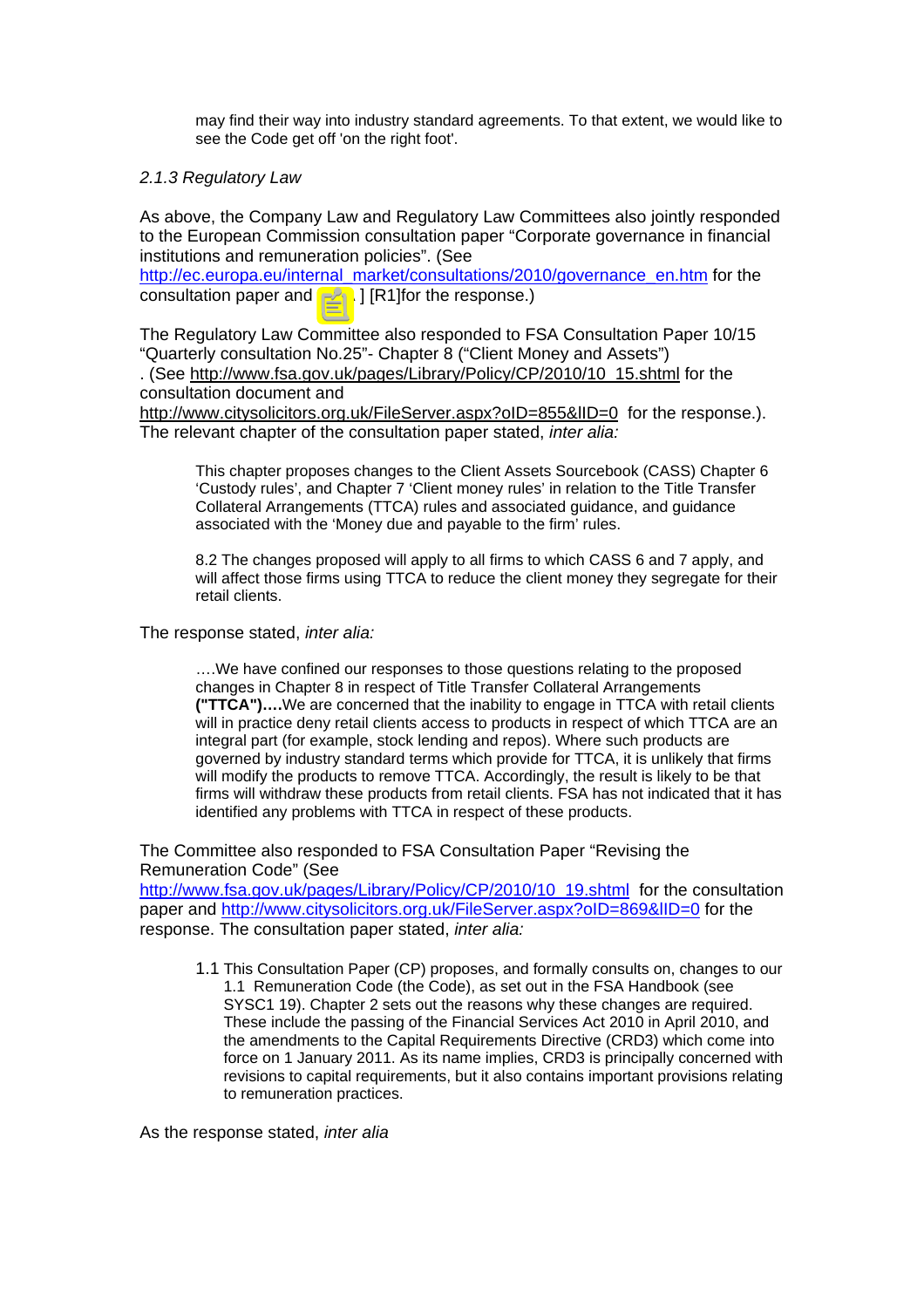In view of the intervention into individual contractual rights, which includes in some cases rendering or purporting to render contractual provisions void, it is also important to have as much clarity as possible on the applicable requirements. We are very concerned to ensure that the final rules can be understood by and be relevant and fair to the very wide range of firms to which they will apply. Many of these firms will have no direct supervisory relationship within which to raise the host of questions to which the rules give rise, and so the further guidance we request below on a number of provisions will be essential if such firms are to have any chance of understanding and applying the rules to their particular businesses. Limited licence and limited activity firms have not been considered in any detail at all by those who drafted CRD3. Rather the "proportionality" principle has been inserted to deal with them and it is critical that this principle is applied with sensitivity to businesses that are not banks or otherwise systemically relevant.

We set out below our responses to a number of specific consultation questions and comments on certain other areas where we consider that further attention to clarification and proportionate application is needed. We note that there may be changes arising out of the finalisation of the text of CRD3 and/or CEBS guidelines in October and as a result our current views may be modified and we may need to write again.

We appreciate that we have made a lengthy submission, but the issues are very important and many of our comments raise relatively technical matters which are important but which go to clarity of the text rather than anything more substantive.

- *….* 6.2 As general points:
	- (a) We believe that the CP and draft rules do not yet fully take account of these CRD3 provisions. While the proportionality proposals made by the FSA are helpful we do not believe they extend as far as is needed in some areas. We trust that the FSA will encourage CEBS also to take full account of these recitals and the general need for proportionality in any guidance it issues. We note that the UK is probably relatively unusual in Europe for having a very substantial number of independent investment firms (asset managers, brokers and others) which are not also banks or part of banking or insurance groups. Proportionate application to such firms is therefore particularly important in the UK.
	- (b) It will be necessary to incorporate the proportionality guidance fully into the body of the Rules. We agree it is important to have a general provision, such as that in 19.3.3 (and for consistency we suggest the proportionality wording in 19.2.2(3) is also amended to track Recital 4 CRD3) in order to enable the tailoring of the Code to be proportionate to each firm. In addition we believe that the views that the FSA has reached on aspects of the Code which it will not be proportionate to apply to certain types of firm should be set out expressly in guidance to the Rules.
	- (c) This can be done on a rule by rule basis but the table format used in Annex 5 is also a helpful approach, once it is clearly linked in to the text of the Rules and Guidance.
	- (d) A number of our comments relating to proportionality appear in our answer to Q5 and elsewhere in our response.
	- …1. The division of responsibilities and coordination of processes (Questions 5)

Our main concern (a concern which also informs many of the more specific points made below) is that the consultation document underestimates the difficulties of unpicking and dividing up the present legislation (principally FSMA itself, but also including the Regulated Activities Order and the FSA's rules made under FSMA) and distributing responsibilities for the various elements between the PRA and the CPMA; and overestimates the virtues of what is referred to as the "collegiate" solution to the supervision of institutions subject to the jurisdiction of both authorities.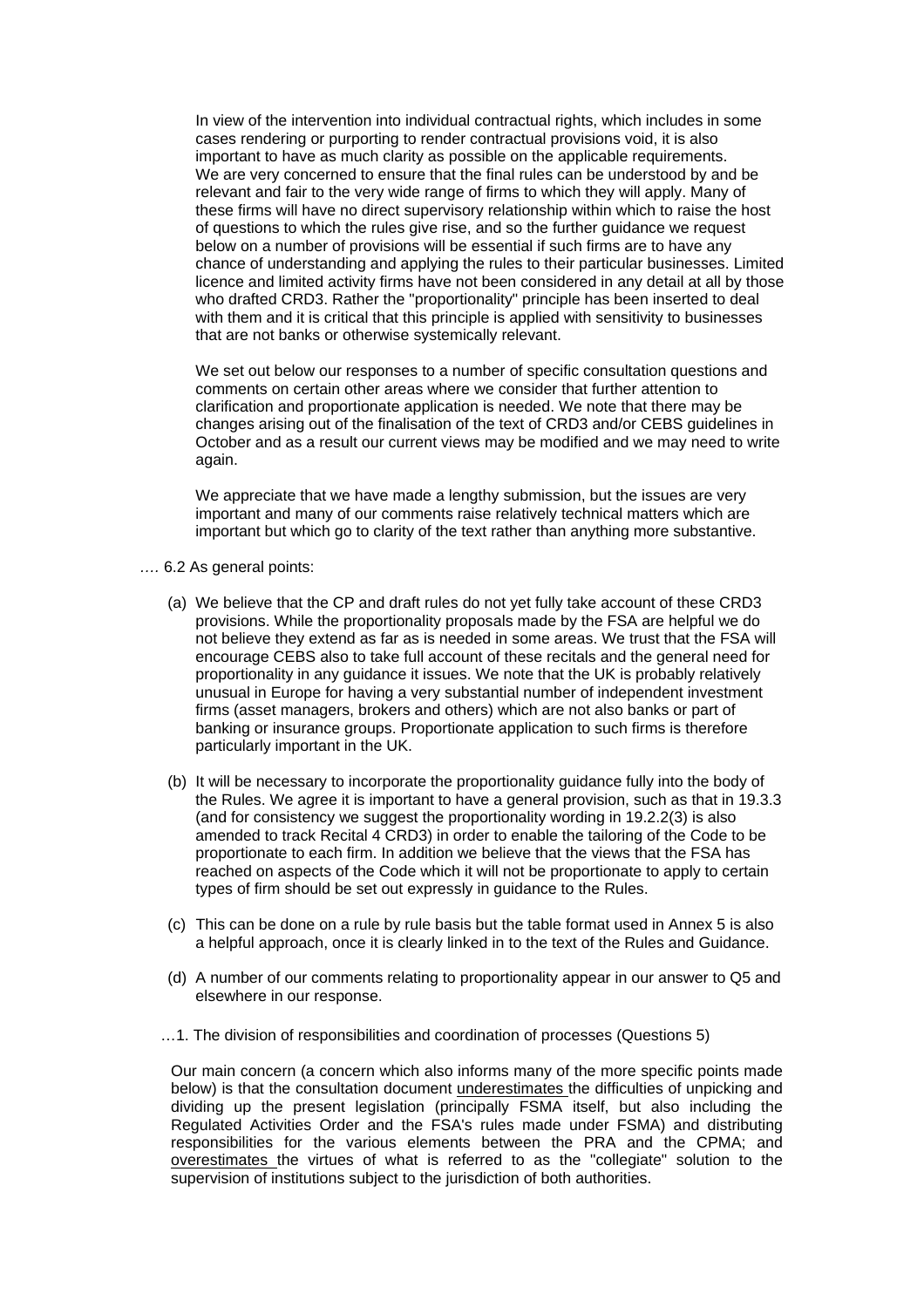We observe that:

- notwithstanding the assertions in the consultation document that *"prudential and conduct of business regulation require different approaches and cultures"* not suited to be housed in a single regulator, recent experience has [led] both the regulator and the regulated to acknowledge that *"prudentiaf* and *"conduct* labels do not often denote distinct regulatory jurisdictions, but rather different aspects of the same territory (for example, the quality of a firm's management or its systems and controls). Any partition of FSMA, the RAO and the FSA's Handbook will need to take this into account and will, accordingly, be extremely complex - with inevitable implementation difficulties for regulators and firms.
- given the above-quoted major premise as to the necessity to separate conduct from prudential regulation, it is a surprising proposal that the CPMA will become a prudential and conduct regulator of the majority of firms. It will seemingly be both in fact (and, we understand, law) a continuation of the FSA but with a truncated constituency.
- the necessity of establishing collegiate arrangements for major institutions effectively reestablishes a 'shadow' single regulator for such institutions - but without the benefit of a properly unified regulatory organisation and with all the complexities and burdens, for the regulated constituency, of dealing with two formally separate regulators (as to which see the more particular comments below).

As above, the Company Law Committee and Regulatory Law Committee both responded to the HMT consultation document Cm 7874 "A new approach to financial regulation: judgement, focus and stability". (See http://www.officialdocuments.gov.uk/document/cm78/7874/7874.pdf for the consultation document and http://www.citysolicitors.org.uk/FileServer.aspx?oID=863&IID=0 for the Company Law Committee's response and http://www.citysolicitors.org.uk/FileServer.aspx?oID=870&IID=0</u> for the Regulatory

Law Committee's response.)

The Regulatory Law Committee's response stated, *inter alia:* 

The Committee would like to comment on certain issues and questions raised in the Government's consultation on reforming the UK's financial regulatory architecture. We start (somewhat reluctantly, as will be apparent from our more detailed comments following) from the premise that the high level structural reforms which have been proposed by the Government, namely the creation of the FPC and the transfer of the FSA's existing regulatory functions and responsibilities to, principally, two new regulatory authorities, is a fait accompli in the sense that it reflects a political policy decision taken in the run-up to the recent election and re-affirmed shortly thereafter. This premise is reflected by the nature of the questions posed in Annex A to the consultation document.

We shall not therefore comment further on that 'macro' aspect of the proposals.

The response went on to provide detailed comments under the following headings:

- 1. The division of responsibilities and coordination of processes (Questions 5)
- 2. Statutory objectives (Questions 4 and 10)
- 3. Rule-making powers and accountability (Questions 4, 6, 7 and 9)
- 4. Authorisation, approval and passporting processes (Question 5)
- 5. Enforcement, including market abuse
- 6. Regulation of markets (Question 17 and 18)
- 7. Crisis management (Questions 19 to 21)
- 8. International influence
- 9. Implementation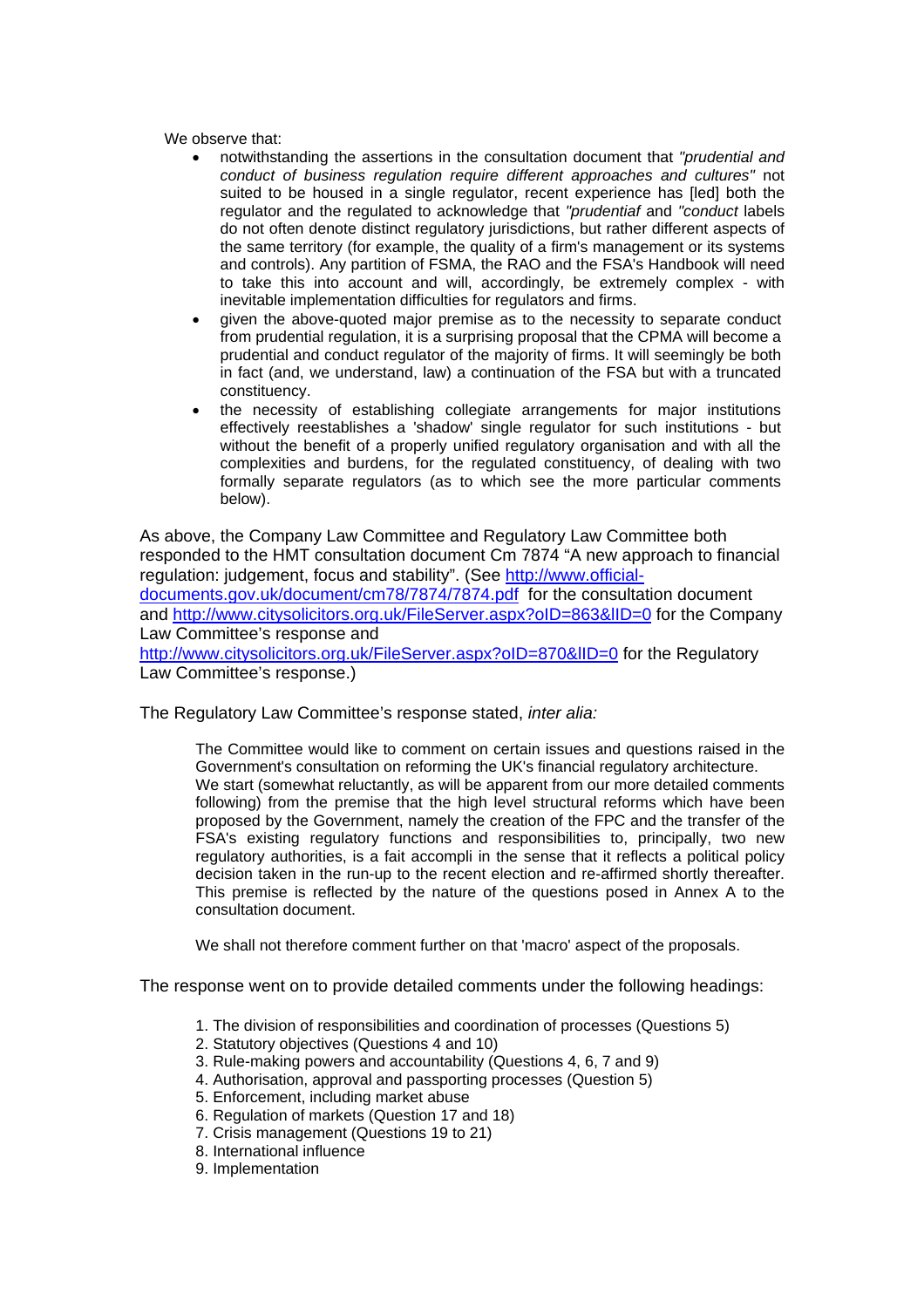# *2.1.4 Revenue Law*

The Revenue Law Committee responded to the HMT discussion document on Foreign Branch Taxation (see [http://www.hm-](http://www.hm-treasury.gov.uk/consult_taxation_of_foreign_branches.htm)

[treasury.gov.uk/consult\\_taxation\\_of\\_foreign\\_branches.htm](http://www.hm-treasury.gov.uk/consult_taxation_of_foreign_branches.htm) for the discussion document and <http://www.citysolicitors.org.uk/FileServer.aspx?oID=858&lID=0>for the response.). As the discussion document stated, *inter alia:*

This discussion document contains options for reforming the taxation of the foreign branches of UK companies.

This consultation deals with the taxation of foreign branches of UK companies. The Government is not looking to reform the taxation of the UK branches of foreign companies.

The Impact Assessment for the options set out in this discussion document can be found at: [http://www.hm-treasury.gov.uk/consult\\_taxation\\_of\\_foreign\\_branches.htm](http://www.hm-treasury.gov.uk/consult_taxation_of_foreign_branches.htm) The Government would like to hear the views of business, as well as the views of representative bodies and tax advisers, on the options set out in this discussion document and the questions posed.

# **Introduction**

1.1 The Government is committed to delivering a more territorial approach to corporation tax and is considering the case for exempting the profits of foreign branches (sometimes known as "permanent establishments") of UK companies. Broadly, a foreign branch is established by a UK company if it carries on part of its trade in another jurisdiction without establishing a separate trading subsidiary company there.

1.2 The Government recognises that developments in the regulation of financial services companies have made the issue of taxing foreign branch profits a pressing matter for affected companies. At the same time, the Government is aware that the choice of regime for foreign branch taxation could have an impact on companies in other sectors, such as the oil and gas sector.

1.3 The Government is consulting on the form of an exemption regime for foreign branch profits, to enhance the UK's competitiveness and to achieve greater consistency of tax treatment between foreign branches and subsidiaries of UK companies. It will be necessary to give careful consideration to the treatment of losses incurred in foreign branches, and this discussion document includes options on this issue. The consultation will consider the impact on the UK's competitiveness for all sectors. In considering the options for a new regime, the Government will also balance a number of other factors, including simplicity, fairness and affordability.

1.4 The Government has established a working group of interested parties.<sup>1</sup> The working group will hold meetings over the summer and autumn to discuss the questions and options in this discussion document. Together with the written responses received to this discussion document, the working group will help inform the Government's decision on the shape of the new regime. Detailed proposals and draft legislation will then be published later in 2010. Consultation will continue over the winter, with legislation to be included in [the] Finance Bill 2011

…1.6 Chapter 2 of this discussion document sets out the context for reform, including the principles against which the Government will assess policy options, international comparisons of branch exemption regimes and an outline of the sectors likely to be most affected by changes to the rules.